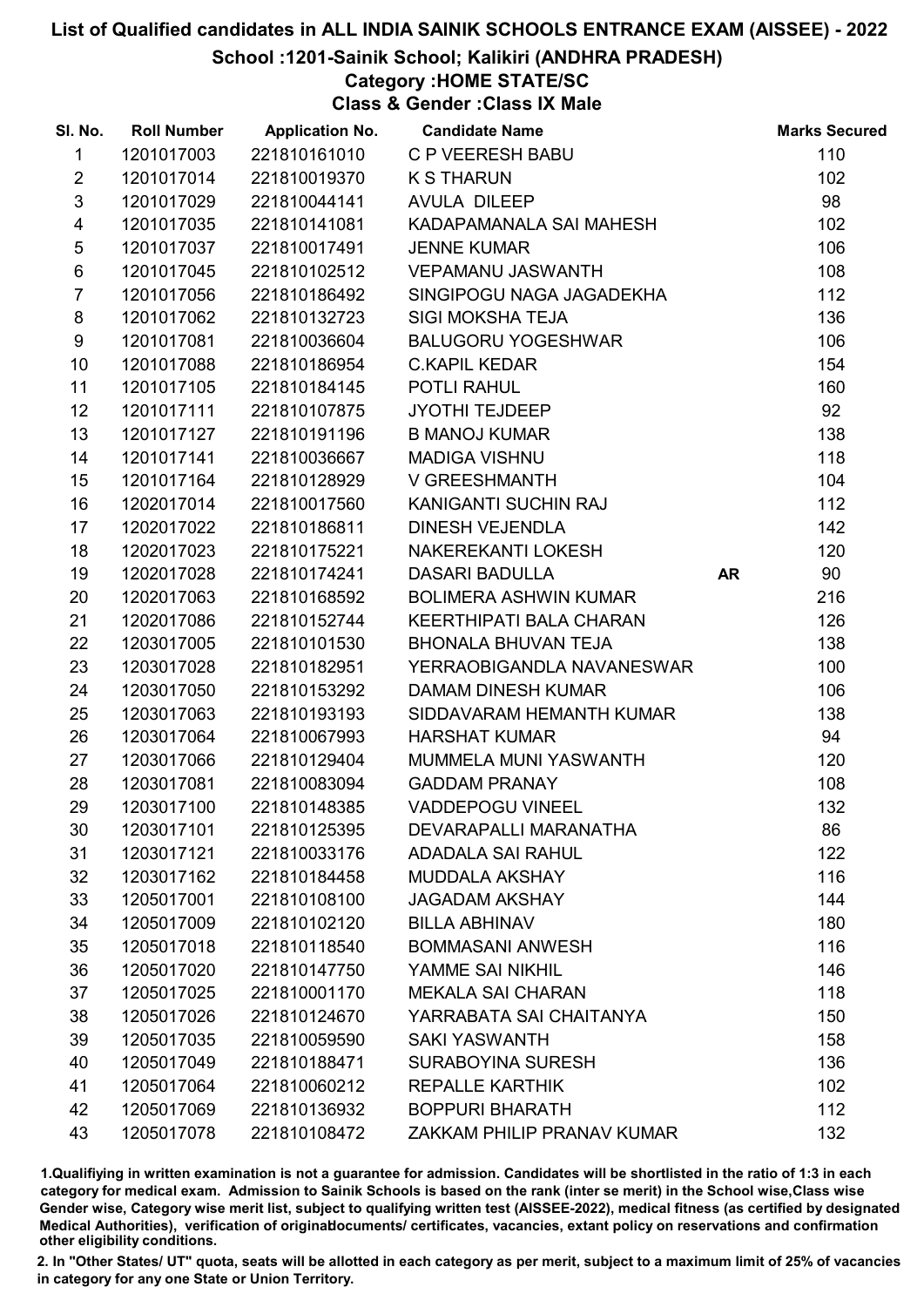#### School :1201-Sainik School; Kalikiri (ANDHRA PRADESH)

### Category :HOME STATE/SC

Class & Gender :Class IX Male

| SI. No. | <b>Roll Number</b> | <b>Application No.</b> | <b>Candidate Name</b>               | <b>Marks Secured</b> |
|---------|--------------------|------------------------|-------------------------------------|----------------------|
| 44      | 1205017081         | 221810007082           | MATTUPALLI JAIDEEP                  | 136                  |
| 45      | 1205017083         | 221810158582           | <b>TARIKI BHARATH KUMAR</b>         | 112                  |
| 46      | 1205017092         | 221810187713           | KATEPOGU HEMANTH KUMAR              | 106                  |
| 47      | 1205017102         | 221810021543           | SANGATI ASHIRVADAM                  | 118                  |
| 48      | 1205017126         | 221810058064           | <b>MALA MUNNA</b>                   | 138                  |
| 49      | 1205017127         | 221810194174           | SANDYAPOGU VINAY                    | 136                  |
| 50      | 1205017130         | 221810012284           | <b>GANUMALA GOPI RADHAKRISHNA</b>   | 150                  |
| 51      | 1205017142         | 221810101835           | KATHI JASWANTH KUMAR                | 120                  |
| 52      | 1205017145         | 221810101545           | <b>KEDAM SATHWIK</b>                | 162                  |
| 53      | 1205017154         | 221810193865           | P RAVI KIRAN                        | 126                  |
| 54      | 1205017156         | 221810120475           | SOWDARI PRAMOD PAL                  | 160                  |
| 55      | 1205017172         | 221810172726           | MALA DASARI HARIKRISHNA             | 108                  |
| 56      | 1205017185         | 221810017896           | PAYYINTI YASHASWI KUMAR             | 152                  |
| 57      | 1205017199         | 221810173547           | MALA DASARI DHANAVENDRA             | 136                  |
| 58      | 1205017201         | 221810113957           | <b>OWKURU SUMANTH</b>               | 86                   |
| 59      | 1205017207         | 221810079087           | SAGINELA MANOJ KUMAR                | 112                  |
| 60      | 1205017208         | 221810172587           | <b>J SAI KUMAR</b>                  | 94                   |
| 61      | 1205017240         | 221810031709           | DABBARA AKHIL SANDESH               | 166                  |
| 62      | 1205017264         | 221810009399           | <b>CHERUKU VINAY</b>                | 120                  |
| 63      | 1206017009         | 221810162621           | DUVVURU HARDHIK RAM DEV             | 154                  |
| 64      | 1206017016         | 221810023712           | PARIMALA KUSHAL SRINIVAS            | 106                  |
| 65      | 1206017026         | 221810015592           | ETTI SWAROOP RAJ                    | 128                  |
| 66      | 1206017031         | 221810147523           | <b>GOCHIPATHALA RAJA</b>            | 144                  |
| 67      | 1206017032         | 221810124153           | MANCHALA HAASITHSAI                 | 206                  |
| 68      | 1206017040         | 221810125734           | PANDALA HARA HARA MAHADEVA          | 112                  |
| 69      | 1206017043         | 221810105164           | PALETI JANITH CHANDRA               | 136                  |
| 70      | 1206017046         | 221810012574           | <b>GUMMAKONDA RISHI CHARAN</b>      | 104                  |
| 71      | 1206017054         | 221810066506           | <b>MOHIT GONUGUNTA</b>              | 130                  |
| 72      | 1206017057         | 221810048266           | ATMAKURI GURU RESHMANTH             | 208                  |
| 73      | 1206017061         | 221810013396           | <b>JYOTHI MAHIDHAR</b>              | 110                  |
| 74      | 1206017077         | 221810084278           | RAMISETTY PRAJEETH KUMAR            | 128                  |
| 75      | 1206017083         | 221810142269           | SAMAYALA ASHRITH CHARAN             | 170                  |
| 76      | 1206017084         | 221810134369           | NAKKA VIJAY SAMRAT                  | 96                   |
| 77      | 1206017087         | 221810055999           | <b>BURUGA GEETHIK VIJAY KRISHNA</b> | 170                  |
| 78      | 1207017013         | 221810159090           | <b>GANDHAM DHEERAJ KUMAR</b>        | 120                  |
| 79      | 1207017048         | 221810171994           | CHIRUPALLI CHARAN TEJA              | 126                  |
| 80      | 1208017033         | 221810177311           | POLUPO CHARAN TEJA                  | 116                  |
| 81      | 1208017235         | 221810125888           | <b>BARREY SUJASH</b>                | 98                   |
| 82      | 1209017113         | 221810054915           | LINGALA YOGESWARA RAO               | 108                  |
| 83      | 1210017030         | 221810095540           | <b>G AUGUSTIN PAUL</b>              | 120                  |
| 84      | 1210017044         | 221810094380           | <b>M.SRI ASHITOSH</b>               | 126                  |
| 85      | 1210017047         | 221810091480           | <b>BOJJA RAVI SANKAR</b>            | 100                  |
| 86      | 1210017058         | 221810158001           | P.DINESHKARTHIK                     | 100                  |

1.Qualifiying in written examination is not a guarantee for admission. Candidates will be shortlisted in the ratio of 1:3 in each category for medical exam. Admission to Sainik Schools is based on the rank (inter se merit) in the School wise,Class wise Gender wise, Category wise merit list, subject to qualifying written test (AISSEE-2022), medical fitness (as certified by designated Medical Authorities), verification of originablocuments/ certificates, vacancies, extant policy on reservations and confirmation other eligibility conditions.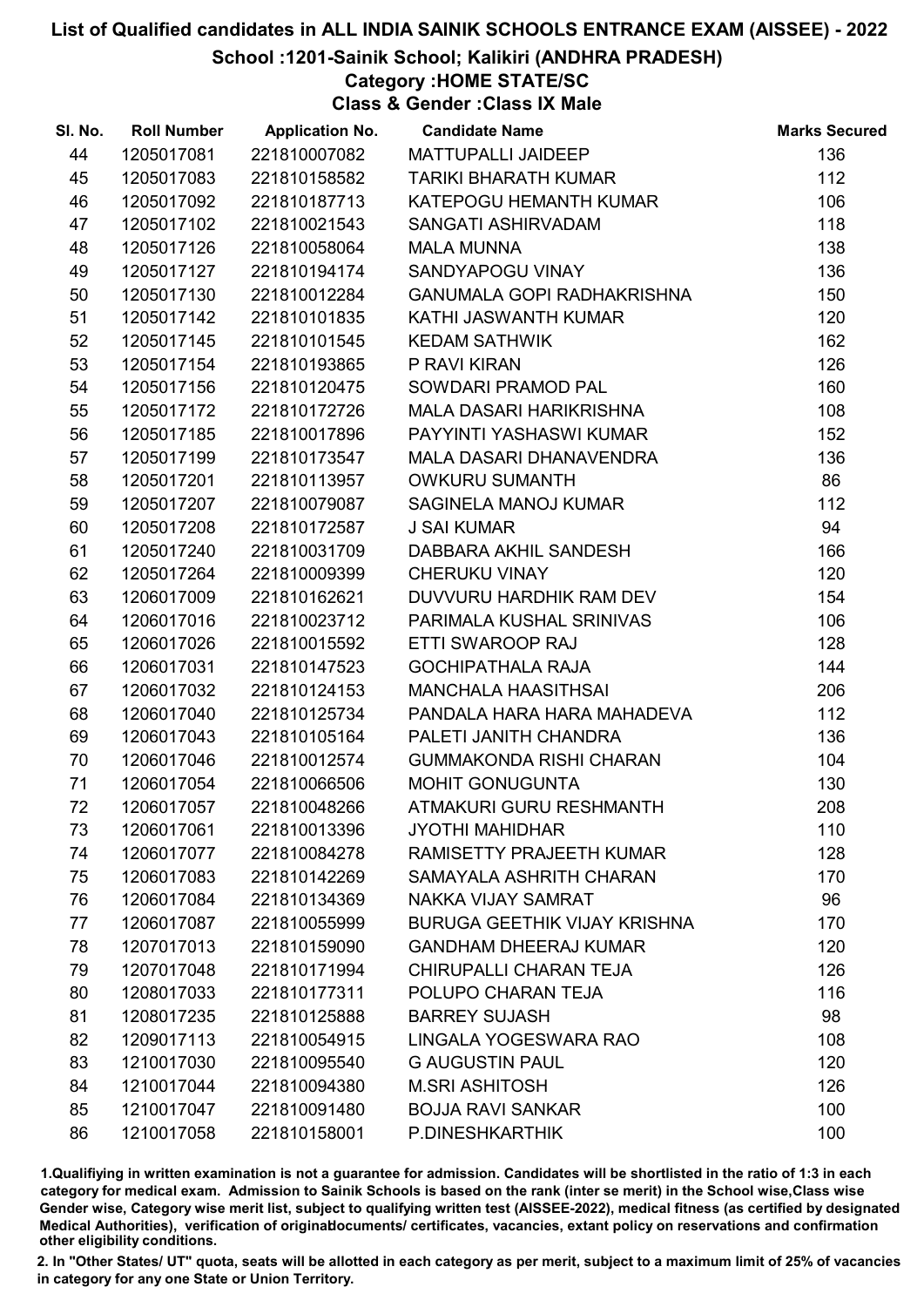School :1201-Sainik School; Kalikiri (ANDHRA PRADESH)

## Category :HOME STATE/SC

Class & Gender :Class IX Male

| SI. No. | <b>Roll Number</b> | <b>Application No.</b> | <b>Candidate Name</b>          | <b>Marks Secured</b> |
|---------|--------------------|------------------------|--------------------------------|----------------------|
| 87      | 1210017076         | 221810105641           | V VEDHIK                       | 144                  |
| 88      | 1210017083         | 221810172161           | N JOSH                         | 128                  |
| 89      | 1210017101         | 221810046191           | <b>M REDDY LOHITH</b>          | 148                  |
| 90      | 1210017116         | 221810051042           | ROYAL HEMANTH                  | 104                  |
| 91      | 1210017121         | 221810034842           | R SAI CHARAN                   | 126                  |
| 92      | 1210017124         | 221810178252           | RENIKUNTLA RAJA                | 158                  |
| 93      | 1210017140         | 221810169872           | <b>M SATHWIK</b>               | 144                  |
| 94      | 1210017141         | 221810109182           | <b>B NIRMAL KUMAR</b>          | 120                  |
| 95      | 1210017145         | 221810027092           | JACOB JAYANTH T                | 162                  |
| 96      | 1210017162         | 221810192023           | <b>VESAPOGU PRINCE RICHARD</b> | 118                  |
| 97      | 1210017194         | 221810142683           | KOTHAPALLI VISWAS              | 122                  |
| 98      | 1210017198         | 221810187793           | P SHALEM RAJ                   | 160                  |
| 99      | 1210017203         | 221810196204           | K V UDAY KARTHIK               | 102                  |
| 100     | 1210017212         | 221810065724           | <b>SADUM BHANU TEJ</b>         | 154                  |
| 101     | 1210017219         | 221810007234           | <b>MUTHIGOLLA VAMSI</b>        | 164                  |
| 102     | 1210017223         | 221810133634           | <b>BUTTI SASWANTH</b>          | 96                   |
| 103     | 1210017270         | 221810183225           | C BIPIN CHAKRAVARTHI           | 112                  |
| 104     | 1210017291         | 221810016075           | <b>K RAJESH</b>                | 94                   |
| 105     | 1210017295         | 221810043085           | N CHARAN                       | 140                  |
| 106     | 1210017299         | 221810118195           | KOMMU RAM CHARAN               | 124                  |
| 107     | 1210017304         | 221810095406           | M TEJA                         | 68                   |
| 108     | 1210017353         | 221810034207           | <b>SATWIK</b>                  | 138                  |
| 109     | 1210017355         | 221810096807           | <b>SADEPALLI PRAMOD</b>        | 140                  |
| 110     | 1210017357         | 221810136117           | S VISHNU VARDHAN               | 124                  |
| 111     | 1210017367         | 221810073427           | <b>S CHARAN TEJA</b>           | 182                  |
| 112     | 1210017377         | 221810144457           | <b>SRIRAM BHUVAN SAI</b>       | 110                  |
| 113     | 1210017383         | 221810073067           | <b>HARIJANA CHARAN</b>         | 102                  |
| 114     | 1210017387         | 221810068867           | A.NAGA SIDDARTHA               | 132                  |
| 115     | 1210017388         | 221810040967           | <b>CHITTOOR POORNESH</b>       | 138                  |
| 116     | 1210017390         | 221810143177           | A M LAKSHMI DEEPAK             | 140                  |
| 117     | 1210017405         | 221810130008           | PONNAI DILEEP KUMAR            | 94                   |
| 118     | 1210017406         | 221810139108           | P DONI KRISHNA                 | 156                  |
| 119     | 1210017414         | 221810189228           | NANDYALA RUPESH                | 140                  |
| 120     | 1210017433         | 221810175268           | SANTHAPALLI YASHWANTH          | 150                  |
| 121     | 1210017437         | 221810023778           | C ROHITH                       | 94                   |
| 122     | 1210017443         | 221810013588           | <b>K VARUN SAI</b>             | 142                  |
| 123     | 1211017009         | 221810176150           | <b>MANDA DARA HASON</b>        | 152                  |
| 124     | 1211017011         | 221810132550           | KANDU PARTHIV KUMAR            | 156                  |
| 125     | 1211017082         | 221810074353           | TUMMALA JAGADEESH KUMAR        | 120                  |
| 126     | 1211017144         | 221810077285           | <b>HEMANTH KATTEPOGU</b>       | 154                  |
| 127     | 1211017206         | 221810079487           | PUVVALA YASWANTH RAJ           | 208                  |
| 128     | 1212017021         | 221810177830           | NIDDANI PRAVEEN KUMAR          | 118                  |
| 129     | 1212017051         | 221810065780           | KOTTHAPALLI BHARATH SANJAY     | 164                  |

1.Qualifiying in written examination is not a guarantee for admission. Candidates will be shortlisted in the ratio of 1:3 in each category for medical exam. Admission to Sainik Schools is based on the rank (inter se merit) in the School wise,Class wise Gender wise, Category wise merit list, subject to qualifying written test (AISSEE-2022), medical fitness (as certified by designated Medical Authorities), verification of originablocuments/ certificates, vacancies, extant policy on reservations and confirmation other eligibility conditions.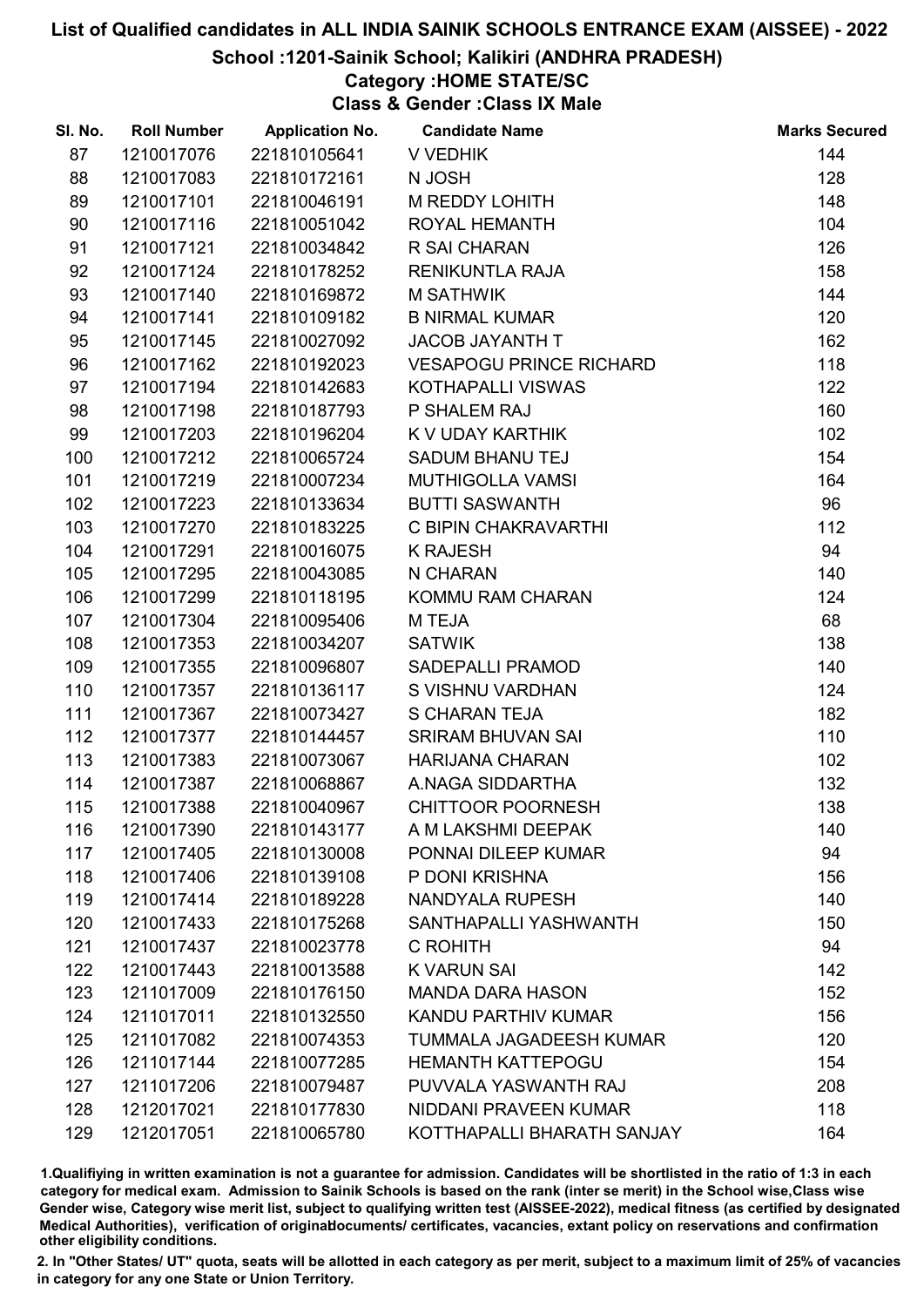School :1201-Sainik School; Kalikiri (ANDHRA PRADESH)

## Category :HOME STATE/SC

Class & Gender :Class IX Male

| SI. No. | <b>Roll Number</b> | <b>Application No.</b> | <b>Candidate Name</b>           |    | <b>Marks Secured</b> |
|---------|--------------------|------------------------|---------------------------------|----|----------------------|
| 130     | 3114017379         | 221810118918           | <b>JOY KUMPATI</b>              |    | 110                  |
| 131     | 4102017125         | 221810129504           | NEMILETI.CHARANDEEP             |    | 154                  |
| 132     | 4201017051         | 221810070240           | PADIGAM PRANEETH SAI            |    | 118                  |
| 133     | 4201017074         | 221810006260           | <b>GATTIGUNDLA AKHIL</b>        |    | 112                  |
| 134     | 4201017165         | 221810106231           | <b>B RAM CHARAN</b>             |    | 182                  |
| 135     | 4201017286         | 221810118022           | A TEJA VIGNESH                  |    | 110                  |
| 136     | 4201017309         | 221810184142           | M KRANTHI KUMAR                 |    | 156                  |
| 137     | 4201017452         | 221810110853           | <b>J.ISAIAHPAUL</b>             |    | 102                  |
| 138     | 4201017511         | 221810081614           | <b>D L ABHISHEK</b>             |    | 158                  |
| 139     | 4201017647         | 221810027915           | MALYALA ASHWANTH                |    | 106                  |
| 140     | 4201017663         | 221810169135           | S VIJAY KUMAR                   |    | 102                  |
| 141     | 4201017685         | 221810121745           | VARDHANAPU SUJITH CHANDRA       |    | 150                  |
| 142     | 4201017722         | 221810188965           | RODDA VAIBHAV TEJ               |    | 148                  |
| 143     | 4201017796         | 221810169636           | <b>BANDA KARTHIK</b>            |    | 118                  |
| 144     | 4201017835         | 221810163276           | A RITHIKESH                     |    | 120                  |
| 145     | 4201017866         | 221810114396           | PENUKONDA OMVARI BUDDHA         |    | 130                  |
| 146     | 4201017872         | 221810193696           | KOPPULA YASHWANTH               |    | 150                  |
| 147     | 4201027006         | 221810058837           | <b>K SRINIVAS</b>               | CG | 112                  |
| 148     | 4201027059         | 221810181767           | BOOMPAKA JAGADHISH CHANDRA      | CG | 96                   |
| 149     | 4201027094         | 221810189597           | <b>GORATI LOKESH</b>            |    | 122                  |
| 150     | 4201027151         | 221810179438           | K HARSHAVARDHAN RAJ             |    | 142                  |
| 151     | 4201027156         | 221810126638           | <b>BAIRAPAKA THRILOK</b>        |    | 124                  |
| 152     | 4201027173         | 221810193848           | <b>DOMMARLA CHARAN</b>          |    | 108                  |
| 153     | 4201027200         | 221810087868           | <b>K THARUN KUMAR</b>           |    | 160                  |
| 154     | 4201027212         | 221810009878           | KAMMALAPALLY GANESH             |    | 120                  |
| 155     | 4201027245         | 221810004909           | <b>KADAM MAHESH</b>             |    | 114                  |
| 156     | 4201027259         | 221810187719           | <b>MUDDAM ANIRUDH</b>           |    | 148                  |
| 157     | 4201027272         | 221810190929           | M SANJAY CHANDRA BHANU          |    | 128                  |
| 158     | 4201027323         | 221810025959           | <b>CHAMATLA SAI VIGNESH</b>     |    | 162                  |
| 159     | 4201027342         | 221810110279           | YADALADINNELA KARTHIKEYA        |    | 122                  |
| 160     | 4202017050         | 221810077011           | <b>ANNAM CHARAN</b>             |    | 148                  |
| 161     | 4202017051         | 221810136021           | <b>ITHA ASHWANTH</b>            | CG | 94                   |
| 162     | 4202017122         | 221810072482           | <b>ALLADI SRINIVAS</b>          |    | 136                  |
| 163     | 4202017154         | 221810121773           | <b>GORRUMUCHU YONESH RATNAM</b> |    | 132                  |
| 164     | 4202017159         | 221810135793           | <b>DURGAM SATHWIK</b>           |    | 140                  |
| 165     | 4202017177         | 221810139244           | <b>SAMALLA ABHINAV</b>          |    | 190                  |
| 166     | 4202017285         | 221810047627           | MULAKALA KANISHKA               |    | 164                  |
| 167     | 4202017287         | 221810108037           | <b>MEDA DATHABIRAM</b>          |    | 126                  |
| 168     | 4202017326         | 221810147238           | <b>CHENALLA THRISHANK TEJA</b>  |    | 168                  |
| 169     | 4202017334         | 221810183368           | <b>KAMERA AJAY KUMAR</b>        |    | 138                  |
| 170     | 4202017337         | 221810131668           | <b>CHENNUPALLI NEHAL</b>        |    | 292                  |

1.Qualifiying in written examination is not a guarantee for admission. Candidates will be shortlisted in the ratio of 1:3 in each category for medical exam. Admission to Sainik Schools is based on the rank (inter se merit) in the School wise,Class wise Gender wise, Category wise merit list, subject to qualifying written test (AISSEE-2022), medical fitness (as certified by designated Medical Authorities), verification of originablocuments/ certificates, vacancies, extant policy on reservations and confirmation other eligibility conditions.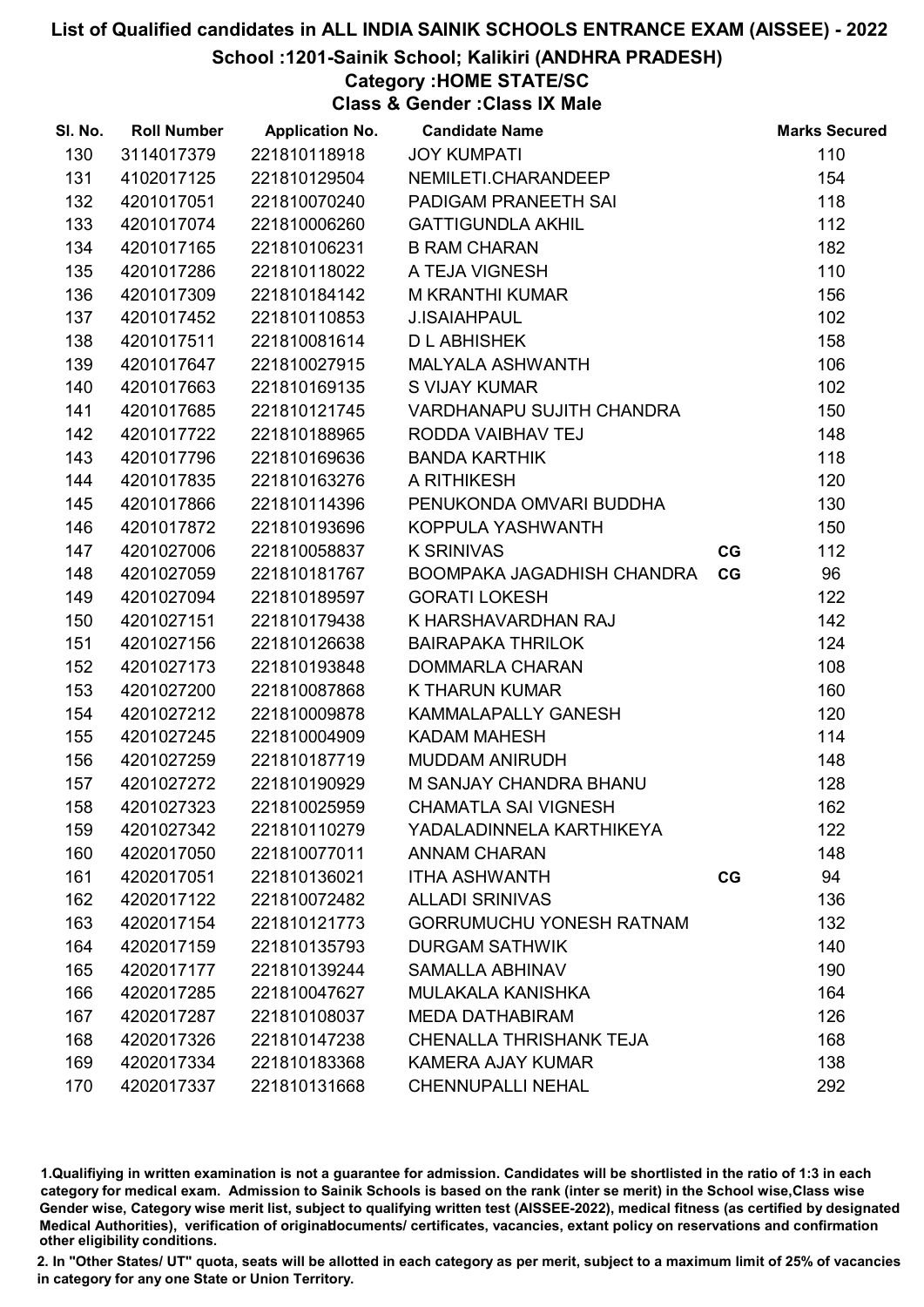School :1201-Sainik School; Kalikiri (ANDHRA PRADESH)

### Category :HOME STATE/ST

Class & Gender :Class IX Male

| SI. No. | <b>Roll Number</b> | <b>Application No.</b> | <b>Candidate Name</b>             |    | <b>Marks Secured</b> |
|---------|--------------------|------------------------|-----------------------------------|----|----------------------|
| 171     | 1201017009         | 221810185620           | <b>MOOD VEERENDRA NAIK</b>        |    | 104                  |
| 172     | 1201017033         | 221810057361           | E RISHITH NAIK                    |    | 88                   |
| 173     | 1201017059         | 221810087403           | Y MAHITH JEEVAN                   |    | 152                  |
| 174     | 1201017070         | 221810139753           | MUDAVATH NAVEEN NAIK              |    | 148                  |
| 175     | 1201017071         | 221810069853           | <b>M PRANEETH NAIK</b>            |    | 140                  |
| 176     | 1201017076         | 221810153593           | KORRA PUNEETH NAIK                |    | 158                  |
| 177     | 1201017128         | 221810194396           | <b>VANKDOTH KARTHIK NAIK</b>      |    | 98                   |
| 178     | 1201017140         | 221810108567           | <b>MUDE GIRISH NAIK</b>           |    | 130                  |
| 179     | 1201017144         | 221810180087           | <b>SAKE SANDEEP</b>               |    | 98                   |
| 180     | 1201017165         | 221810029139           | <b>D SHANMUKHA</b>                |    | 200                  |
| 181     | 1202017011         | 221810060730           | <b>BHUKYA RAMBABU NAIK</b>        |    | 110                  |
| 182     | 1202017061         | 221810144082           | KETHAVATH GURUDATTHA NAIK         |    | 162                  |
| 183     | 1202017123         | 221810032106           | <b>BHUKYA SAI RAM NAIK</b>        | CG | 108                  |
| 184     | 1202017147         | 221810140017           | KETAVATH BHARATH KUMAR NAIK       |    | 148                  |
| 185     | 1203017047         | 221810023362           | <b>MASHOK</b>                     |    | 106                  |
| 186     | 1203017052         | 221810195603           | <b>MANUPATI SRIRAM</b>            |    | 136                  |
| 187     | 1203017136         | 221810093247           | PAGADALA KARUNAKAR                |    | 130                  |
| 188     | 1203017159         | 221810141838           | <b>BUKKE MADHU SUDHAN NAIK</b>    |    | 140                  |
| 189     | 1203017168         | 221810188509           | MOODE SRINUVASULU NAIK            |    | 130                  |
| 190     | 1205017013         | 221810084430           | YERUKALA HARI KRISHNA             |    | 136                  |
| 191     | 1205017027         | 221810014970           | DEVARAKONDA ARAVIND               |    | 146                  |
| 192     | 1205017047         | 221810182551           | SUGALI ARAVINDA NAIK              |    | 88                   |
| 193     | 1205017066         | 221810074132           | <b>MARIMESI DURGA PRASAD</b>      |    | 114                  |
| 194     | 1205017087         | 221810192392           | PATALAVATH BALA HARSHA            |    | 120                  |
| 195     | 1205017139         | 221810036615           | M HARICHARAN NAYAK                |    | 146                  |
| 196     | 1205017155         | 221810070375           | MOODAVATH SHIVAKUMAR NAIK         |    | 126                  |
| 197     | 1205017170         | 221810141126           | <b>V.RAGHURAM NAIK</b>            |    | 92                   |
| 198     | 1205017195         | 221810036727           | K SAI VENKATA JANARDHAN NAIK      |    | 168                  |
| 199     | 1205017219         | 221810035518           | R GOUTHAM NAYAK                   |    | 200                  |
| 200     | 1207017002         | 221810179200           | <b>JANAVATHU ELIYAZAR NAIK</b>    |    | 110                  |
| 201     | 1207017030         | 221810138772           | <b>BUKKE SIDHARDH NAIK</b>        |    | 142                  |
| 202     | 1207017042         | 221810195914           | <b>MALLAVARAPU SAI VIVEK</b>      |    | 120                  |
| 203     | 1207017051         | 221810157255           | PALTHI BRAHMA NAIK                |    | 122                  |
| 204     | 1207017072         | 221810057527           | <b>BUDURI CHANDRA TEJA</b>        |    | 124                  |
| 205     | 1207017100         | 221810063419           | <b>CHALAMCHARLA SIVA NAGESWAR</b> |    | 152                  |
| 206     | 1208017117         | 221810139624           | <b>CHELE RAMCHARAN</b>            |    | 200                  |
| 207     | 1210017095         | 221810108281           | D CHAITHANYA NAIK                 |    | 126                  |
| 208     | 1210017109         | 221810155622           | PANTHAGIRI BHANU PRAKASH          |    | 134                  |
| 209     | 1210017152         | 221810180303           | <b>GALETI MANOJ</b>               |    | 166                  |
| 210     | 1210017182         | 221810010363           | MUDE PRASHANTH NAIK               |    | 140                  |
| 211     | 1210017200         | 221810143104           | M J KARANLAL NAIK                 |    | 126                  |
| 212     | 1210017238         | 221810189364           | <b>VADITIYA SUBRAMANYAM</b>       |    | 106                  |
| 213     | 1210017240         | 221810075764           | <b>MUDE MANOJ NAIK</b>            |    | 122                  |

1.Qualifiying in written examination is not a guarantee for admission. Candidates will be shortlisted in the ratio of 1:3 in each category for medical exam. Admission to Sainik Schools is based on the rank (inter se merit) in the School wise,Class wise Gender wise, Category wise merit list, subject to qualifying written test (AISSEE-2022), medical fitness (as certified by designated Medical Authorities), verification of originablocuments/ certificates, vacancies, extant policy on reservations and confirmation other eligibility conditions.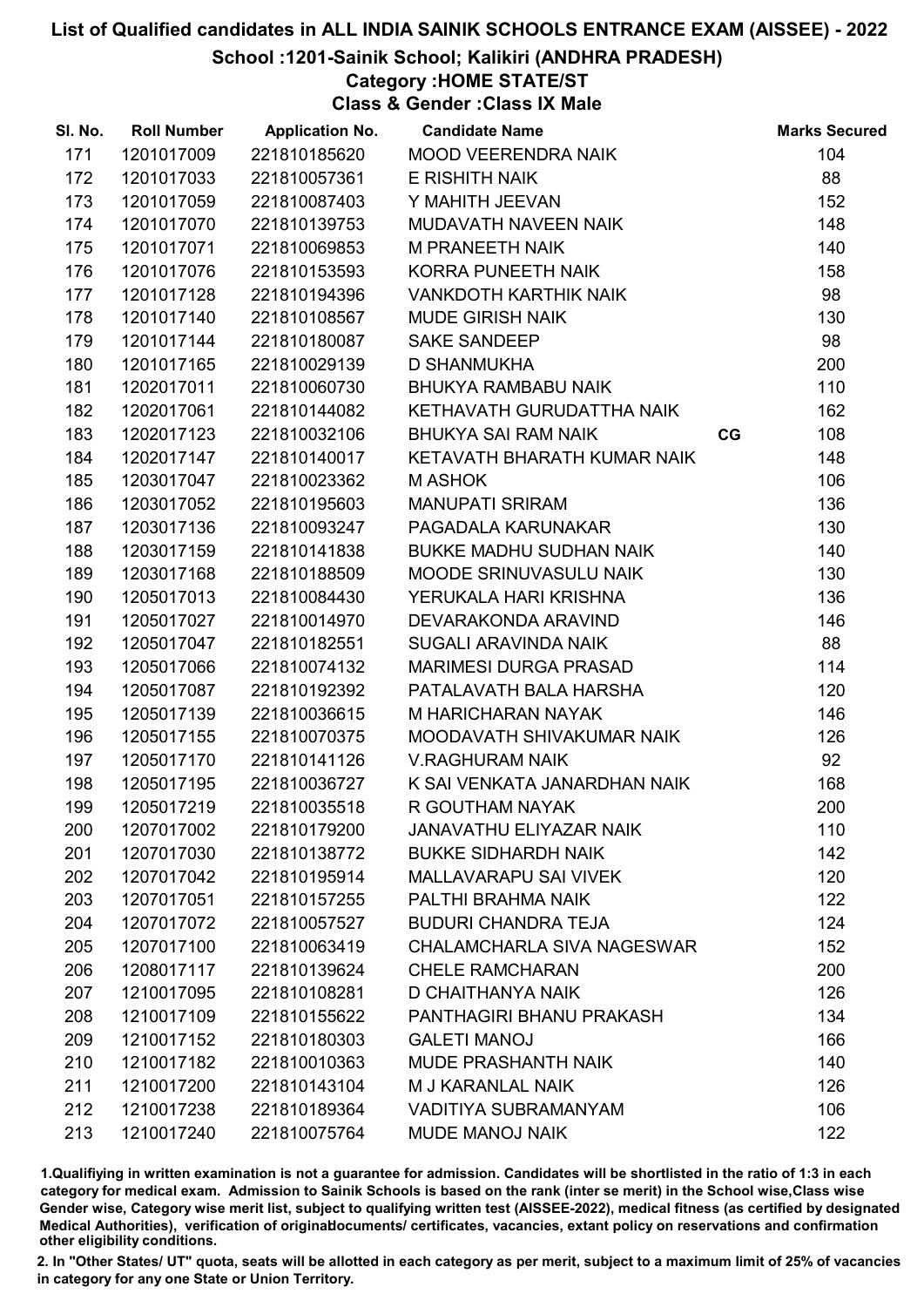School :1201-Sainik School; Kalikiri (ANDHRA PRADESH)

## Category :HOME STATE/ST

Class & Gender :Class IX Male

| SI. No. | <b>Roll Number</b> | <b>Application No.</b> | <b>Candidate Name</b>            |    | <b>Marks Secured</b> |
|---------|--------------------|------------------------|----------------------------------|----|----------------------|
| 214     | 1210017371         | 221810119337           | R VISHNU                         |    | 94                   |
| 215     | 1210017413         | 221810020228           | D NAVADEEP NAIK                  |    | 196                  |
| 216     | 1210017431         | 221810134658           | <b>JATOTH BHARATH</b>            |    | 144                  |
| 217     | 1210017453         | 221810144409           | <b>M GIRIDHAR NAIK</b>           |    | 166                  |
| 218     | 1211017053         | 221810087802           | KOMARAM KRISHNA SRI KOWSHIK      |    | 158                  |
| 219     | 1211017116         | 221810022474           | <b>THORI YASWANTH</b>            |    | 112                  |
| 220     | 1211017137         | 221810033945           | <b>J.GOKUL VIKRANTH</b>          |    | 148                  |
| 221     | 1211017222         | 221810155728           | <b>DEVATH KEERTHAN</b>           |    | 122                  |
| 222     | 1211017269         | 221810132999           | JATAVATU JEEVAN SAI NAIK         |    | 150                  |
| 223     | 4102017247         | 221810137487           | <b>BODA NAVANEETH</b>            |    | 128                  |
| 224     | 4201017024         | 221810032910           | VADATHIYA GOPI KISHORE NAIK      |    | 156                  |
| 225     | 4201017041         | 221810058630           | MUDAVATH KAMALESH                |    | 104                  |
| 226     | 4201017054         | 221810157440           | AZMIRA VIJAY KUMAR               |    | 134                  |
| 227     | 4201017066         | 221810178750           | MUDAVATH ARAVIND                 | CG | 122                  |
| 228     | 4201017115         | 221810096390           | <b>V ANIL NAIK</b>               |    | 126                  |
| 229     | 4201017183         | 221810135741           | A BHARATH NAIK                   |    | 116                  |
| 230     | 4201017187         | 221810119151           | <b>BANAVATH DINESH</b>           |    | 150                  |
| 231     | 4201017332         | 221810168162           | DHARAVATH SIDDHU                 |    | 114                  |
| 232     | 4201017335         | 221810180362           | VANKUDOTHU SOMESHWAR             |    | 98                   |
| 233     | 4201017408         | 221810182523           | <b>JHARAPLA SAI KARAN</b>        |    | 102                  |
| 234     | 4201017422         | 221810144933           | <b>BADAVATH VENU</b>             |    | 160                  |
| 235     | 4201017437         | 221810103943           | K NITHIN CHANDRA                 |    | 110                  |
| 236     | 4201017460         | 221810123963           | DHARAVATH VARUN TEJ              |    | 236                  |
| 237     | 4201017471         | 221810041283           | L CHARAN CHAWAN                  |    | 108                  |
| 238     | 4201017545         | 221810165044           | <b>RAMAVATH UDAY</b>             |    | 88                   |
| 239     | 4201017571         | 221810196554           | <b>BANOTH VISHAL</b>             |    | 120                  |
| 240     | 4201017577         | 221810137264           | <b>M CHARAN TEJA</b>             |    | 120                  |
| 241     | 4201017607         | 221810106984           | KATRAVATH MAHESH                 |    | 108                  |
| 242     | 4201017609         | 221810127094           | <b>BADAVATH NAGESH</b>           |    | 142                  |
| 243     | 4201017615         | 221810153794           | <b>BANOTH GANESH</b>             |    | 120                  |
| 244     | 4201017642         | 221810181615           | DHARAVATH SRIKANTH               |    | 94                   |
| 245     | 4201017671         | 221810192935           | <b>KETHAVATH GOUTHAM GAMBHIR</b> |    | 172                  |
| 246     | 4201017704         | 221810168655           | <b>BHUKYA JANI</b>               |    | 102                  |
| 247     | 4201017728         | 221810130575           | <b>NENAVATH THARUN</b>           |    | 112                  |
| 248     | 4201017784         | 221810187826           | MALAVATH AKSHAY NAYAK            |    | 146                  |
| 249     | 4201017806         | 221810157446           | <b>JATOTH DINESH</b>             |    | 112                  |
| 250     | 4201017845         | 221810001776           | <b>BANOTH NAVADEEP</b>           |    | 108                  |
| 251     | 4201017853         | 221810178286           | <b>S VISHAL</b>                  |    | 108                  |
| 252     | 4201017881         | 221810060807           | <b>ISLAVATH ROHITH RAM</b>       |    | 150                  |
| 253     | 4201017909         | 221810074337           | <b>VISLAVATH PAVAN KUMAR</b>     | CG | 110                  |
| 254     | 4201027024         | 221810158847           | <b>BODA GANESH</b>               |    | 118                  |
| 255     | 4201027030         | 221810101257           | <b>R GANESH</b>                  |    | 120                  |
| 256     | 4201027060         | 221810176767           | <b>MADAGANI RAGHU RAM</b>        |    | 140                  |

1.Qualifiying in written examination is not a guarantee for admission. Candidates will be shortlisted in the ratio of 1:3 in each category for medical exam. Admission to Sainik Schools is based on the rank (inter se merit) in the School wise,Class wise Gender wise, Category wise merit list, subject to qualifying written test (AISSEE-2022), medical fitness (as certified by designated Medical Authorities), verification of originablocuments/ certificates, vacancies, extant policy on reservations and confirmation other eligibility conditions.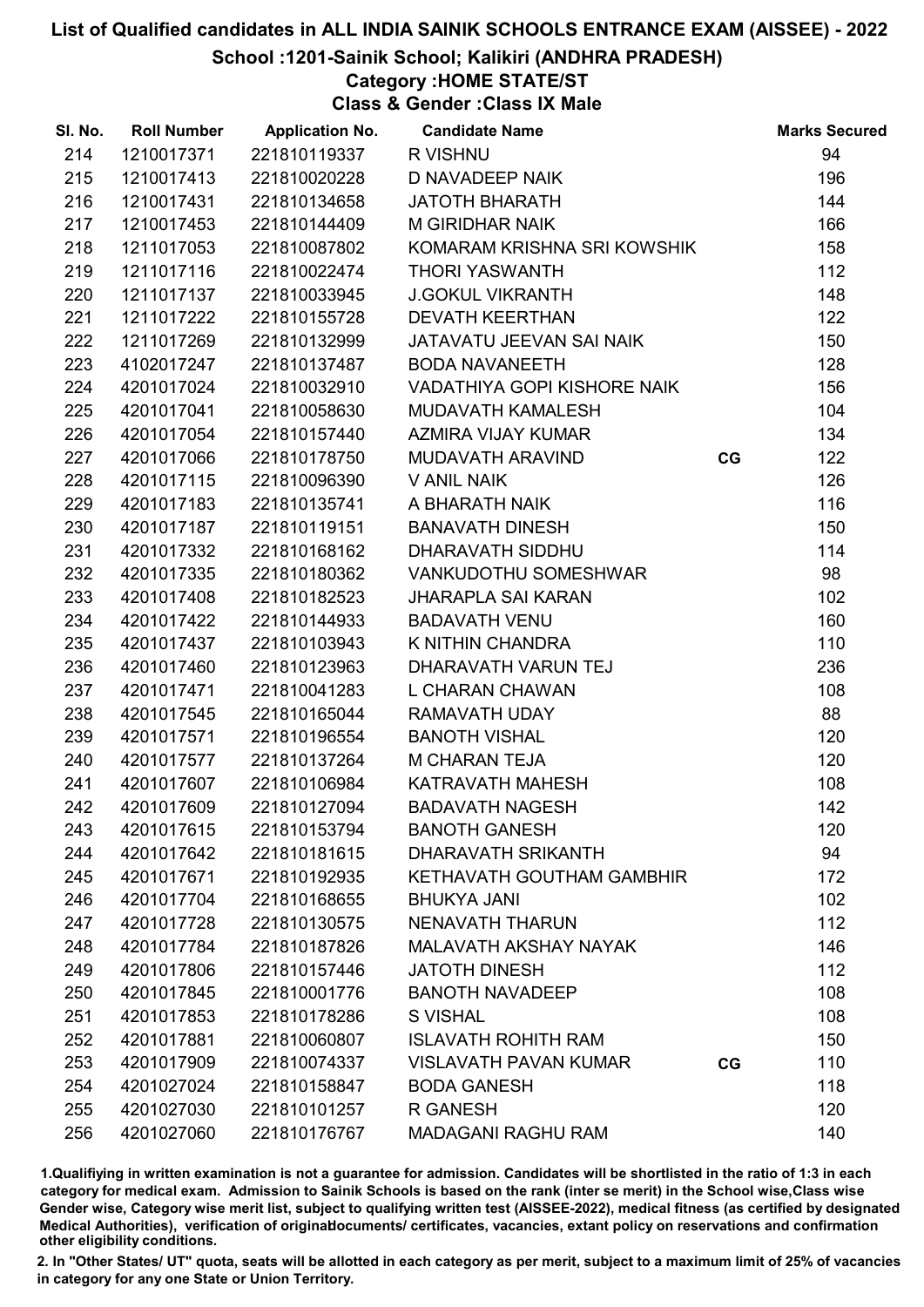School :1201-Sainik School; Kalikiri (ANDHRA PRADESH)

### Category :HOME STATE/ST

Class & Gender :Class IX Male

| SI. No. | <b>Roll Number</b> | <b>Application No.</b> | <b>Candidate Name</b>        |    | <b>Marks Secured</b> |
|---------|--------------------|------------------------|------------------------------|----|----------------------|
| 257     | 4201027090         | 221810123097           | <b>KHUSHAL TEKAM</b>         |    | 78                   |
| 258     | 4201027104         | 221810149008           | SNEHITH AMGOTH               |    | 224                  |
| 259     | 4201027125         | 221810122618           | RAMAVATH ADITHYA             |    | 140                  |
| 260     | 4201027181         | 221810083358           | <b>VISLAVATH VAMSHI</b>      |    | 114                  |
| 261     | 4201027201         | 221810147968           | <b>JATAVATH SUPRITH NAIK</b> |    | 124                  |
| 262     | 4201027254         | 221810145319           | NENAVATH VIKRAM RATHOD       |    | 150                  |
| 263     | 4201027267         | 221810144029           | SABAVAT AKHIL                |    | 158                  |
| 264     | 4201027306         | 221810093159           | <b>VISLAVATH ARUN</b>        | CG | 124                  |
| 265     | 4201027313         | 221810027559           | DHARAVATH VISHAL             |    | 112                  |
| 266     | 4202017181         | 221810016744           | RATHOD KARTHIK               |    | 180                  |
| 267     | 4202017253         | 221810108546           | <b>DHARAVATH SURESH</b>      |    | 168                  |
| 268     | 4202017256         | 221810181166           | BHUKYA JESHWANTH             |    | 80                   |
| 269     | 4202017313         | 221810012997           | AZMEERA GNANESHWAR           |    | 152                  |
| 270     | 4202017345         | 221810118288           | GUGULOTHU BHANU PRAKASH      |    | 108                  |
| 271     | 4202017357         | 221810023909           | JADHAV ARCHITH SINGH         |    | 152                  |
| 272     | 4202017370         | 221810102049           | <b>HATKAR RESHWANTH</b>      |    | 150                  |
| 273     | 4202017375         | 221810031449           | <b>LOKINI KARTHIKEYA</b>     |    | 162                  |

<sup>1.</sup>Qualifiying in written examination is not a guarantee for admission. Candidates will be shortlisted in the ratio of 1:3 in each category for medical exam. Admission to Sainik Schools is based on the rank (inter se merit) in the School wise,Class wise Gender wise, Category wise merit list, subject to qualifying written test (AISSEE-2022), medical fitness (as certified by designated Medical Authorities), verification of originablocuments/ certificates, vacancies, extant policy on reservations and confirmation other eligibility conditions.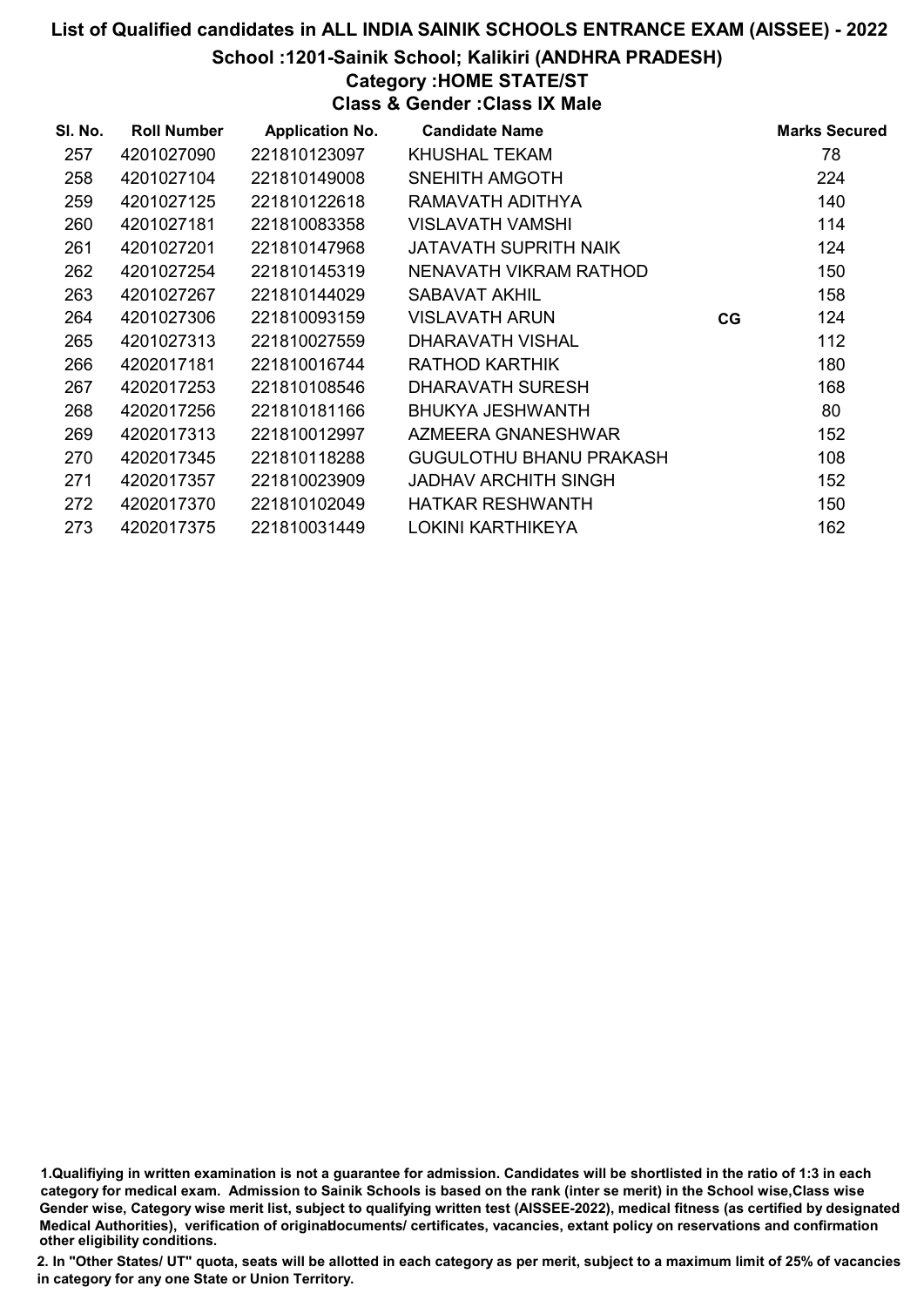#### School :1201-Sainik School; Kalikiri (ANDHRA PRADESH)

Category :HOME STATE/OBC

Class & Gender :Class IX Male

| SI. No. | <b>Roll Number</b> | <b>Application No.</b> | <b>Candidate Name</b>               |    | <b>Marks Secured</b> |
|---------|--------------------|------------------------|-------------------------------------|----|----------------------|
| 274     | 1201017007         | 221810077810           | PALLAPA SUNIL KUMAR                 |    | 166                  |
| 275     | 1201017011         | 221810117730           | MEDIKURTI HARSHAVARDHAN             |    | 188                  |
| 276     | 1201017017         | 221810068180           | <b>GIRRAJU KARTHIKEYA</b>           |    | 214                  |
| 277     | 1201017039         | 221810157202           | <b>CHENNA GNANESWAR</b>             |    | 168                  |
| 278     | 1201017051         | 221810030262           | KOSINEPALLI JOHITH                  |    | 186                  |
| 279     | 1201017055         | 221810126092           | DUDEKULA MAHAMMAD ALTAF             |    | 254                  |
| 280     | 1201017064         | 221810095043           | S THOHID BASHA                      |    | 212                  |
| 281     | 1201017087         | 221810180054           | <b>MITAIGAR ISTEYAK</b>             |    | 202                  |
| 282     | 1201017124         | 221810046466           | K. GOWTHAM                          |    | 192                  |
| 283     | 1201017149         | 221810177497           | KUMMETHA JASWANTH SAI               |    | 200                  |
| 284     | 1202017004         | 221810082210           | NUTALAPATI ROHIT                    |    | 168                  |
| 285     | 1202017100         | 221810141505           | ALLU DAMARAKA KRISHNA               |    | 190                  |
| 286     | 1203017055         | 221810195823           | KAMMARA TONI VARDHAN                |    | 226                  |
| 287     | 1203017103         | 221810188595           | KOMMADDI FAYAZ                      |    | 172                  |
| 288     | 1203017108         | 221810188806           | KOMMADDI RIYAZ                      |    | 202                  |
| 289     | 1203017119         | 221810136666           | SIRIGIRI HEMANTH SAI                |    | 228                  |
| 290     | 1203017128         | 221810071417           | <b>VEMAIAH GARI HANUMATH</b>        |    | 282                  |
| 291     | 1203017137         | 221810163457           | PERUMALA KARTHIK KUMAR              |    | 166                  |
| 292     | 1203017140         | 221810106867           | KARIDI CHARANTEJA                   |    | 180                  |
| 293     | 1203017148         | 221810176987           | KOMAROLU NAVEEN KUMAR               |    | 176                  |
| 294     | 1203017151         | 221810167197           | ABBINENI ABHINAY                    |    | 200                  |
| 295     | 1203017154         | 221810076908           | SHAIK MOHAMMAD ZISHANN              |    | 166                  |
| 296     | 1205017006         | 221810088310           | AVULAIAH GARI MAHIDHAR              |    | 234                  |
| 297     | 1205017030         | 221810106880           | GADDULA SAI GANESH KRISHNA          |    | 212                  |
| 298     | 1205017053         | 221810099681           | KUMMARI SANDEEP KUMAR               |    | 190                  |
| 299     | 1205017068         | 221810124432           | P KOUSHIK                           |    | 198                  |
| 300     | 1205017095         | 221810107233           | <b>AKULA KARUNYESWAR</b>            |    | 160                  |
| 301     | 1205017108         | 221810082953           | KAMMARI CHARAN KUMAR ACHARI         |    | 174                  |
| 302     | 1205017143         | 221810099935           | NARAMINA MADHU VINAY                |    | 170                  |
| 303     | 1205017144         | 221810127245           | <b>GUNDA BOYINA PAVAN CHARAN</b>    |    | 196                  |
| 304     | 1205017181         | 221810017266           | <b>PRASHANT KUMAR</b>               | CG | 168                  |
| 305     | 1205017182         | 221810075386           | <b>MAAKASH</b>                      |    | 174                  |
| 306     | 1205017183         | 221810021296           | <b>KAKE JAGADESHWAR</b>             |    | 216                  |
| 307     | 1205017193         | 221810108227           | S SHIVA SHASHANK                    |    | 176                  |
| 308     | 1205017204         | 221810082477           | K V GANESH                          |    | 170                  |
| 309     | 1205017220         | 221810011718           | <b>MEENAGA LIKITH</b>               |    | 200                  |
| 310     | 1205017225         | 221810016148           | <b>UPPARA SATHVIK</b>               |    | 166                  |
| 311     | 1208017091         | 221810039413           | KUKUNURI GUNACHARANSAATWIK          |    | 168                  |
| 312     | 1210017014         | 221810075520           | <b>T SANJAY KUMAR</b>               |    | 186                  |
| 313     | 1210017027         | 221810131040           | R SAI SASIDHAR                      |    | 248                  |
| 314     | 1210017057         | 221810018001           | YASWANTH KUMAR DURGAM               |    | 248                  |
| 315     | 1210017110         | 221810115722           | <b>M S ALTHAF</b>                   |    | 196                  |
| 316     | 1210017146         | 221810048092           | <b>BOMMYSETTY DAANISH SRI DATTA</b> |    | 194                  |

1.Qualifiying in written examination is not a guarantee for admission. Candidates will be shortlisted in the ratio of 1:3 in each category for medical exam. Admission to Sainik Schools is based on the rank (inter se merit) in the School wise,Class wise Gender wise, Category wise merit list, subject to qualifying written test (AISSEE-2022), medical fitness (as certified by designated Medical Authorities), verification of originablocuments/ certificates, vacancies, extant policy on reservations and confirmation other eligibility conditions.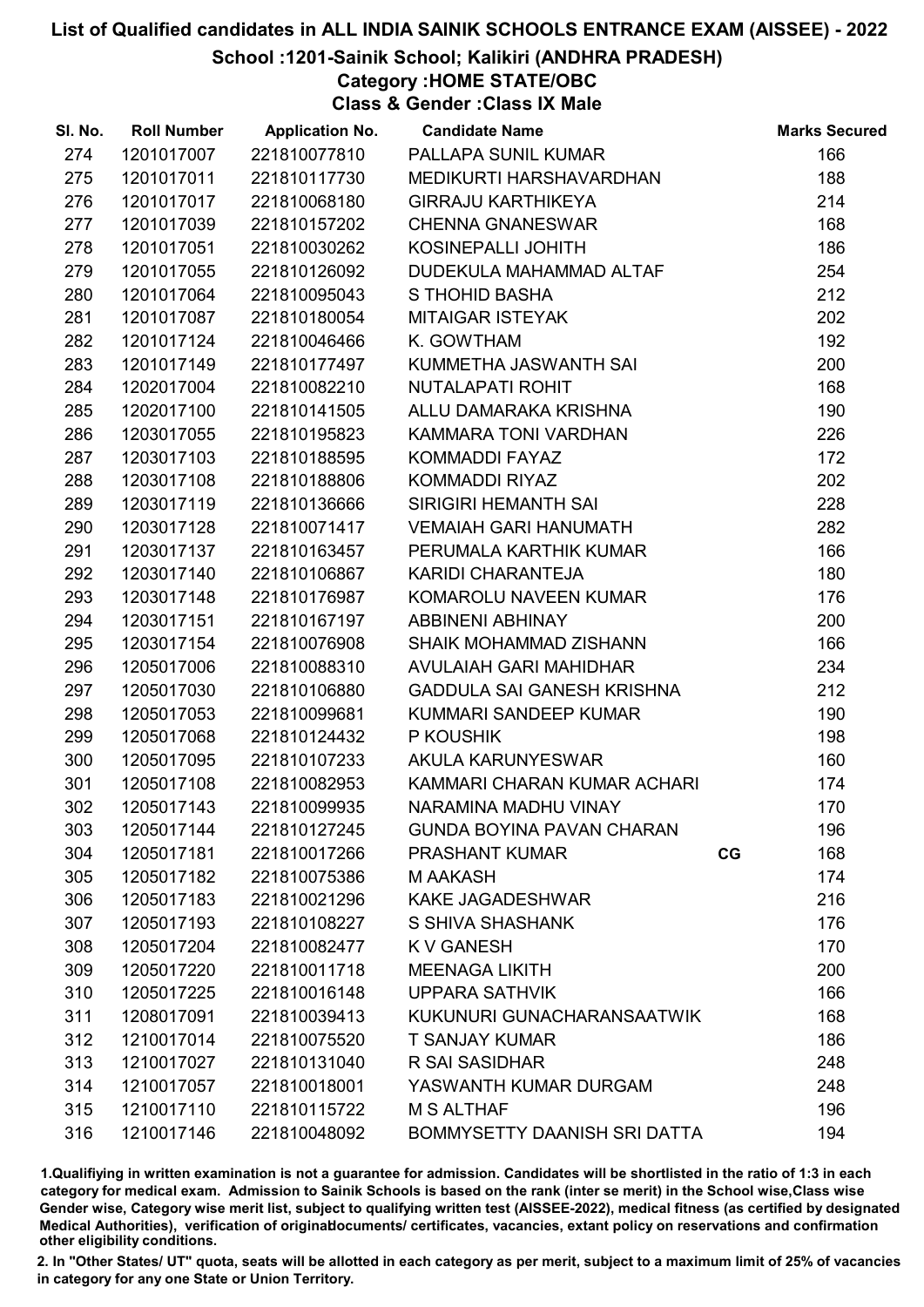#### School :1201-Sainik School; Kalikiri (ANDHRA PRADESH)

Category :HOME STATE/OBC

Class & Gender :Class IX Male

| SI. No. | <b>Roll Number</b> | <b>Application No.</b> | <b>Candidate Name</b>             | <b>Marks Secured</b> |
|---------|--------------------|------------------------|-----------------------------------|----------------------|
| 317     | 1210017154         | 221810025603           | <b>BADINEHAL DHORAJ SAI</b>       | 246                  |
| 318     | 1210017157         | 221810123903           | P SASIDHAR                        | 174                  |
| 319     | 1210017179         | 221810108063           | <b>M HARSHITH</b>                 | 194                  |
| 320     | 1210017185         | 221810064763           | SIBBALA PRASHANTH                 | 180                  |
| 321     | 1210017191         | 221810152583           | <b>VELUGU HIMARSHI</b>            | 164                  |
| 322     | 1210017197         | 221810006593           | <b>B.V. HARSHA VARDHAN</b>        | 218                  |
| 323     | 1210017215         | 221810137034           | N D BHARATH                       | 248                  |
| 324     | 1210017217         | 221810059034           | <b>BANDHA REDDY BHANU PRAKASH</b> | 208                  |
| 325     | 1210017221         | 221810029334           | <b>PUJARI VENKATESH</b>           | 170                  |
| 326     | 1210017231         | 221810130054           | <b>GALAM LAKSHMI NARASIMHA</b>    | 172                  |
| 327     | 1210017234         | 221810165454           | NAGANABOYANA NISCHAL              | 204                  |
| 328     | 1210017312         | 221810057816           | BATHALA CHANDRA KUMAR             | 188                  |
| 329     | 1210017374         | 221810097257           | CHIKATIPALLI KARTHIK              | 176                  |
| 330     | 1210017398         | 221810096487           | YADAVALLI MOHANTHI                | 168                  |
| 331     | 1210017445         | 221810078888           | KOWSTHUB SIRIMALLA                | 166                  |
| 332     | 1210017446         | 221810046198           | KARAMALA LEELA KRISHNA            | 166                  |
| 333     | 1210017472         | 221810151839           | NAGARAM MUNI ABHISHEK             | 190                  |
| 334     | 1211017033         | 221810196241           | <b>GOKARLA SRI NAVADEEP</b>       | 174                  |
| 335     | 1211017224         | 221810144038           | <b>GANJI PRASANNA KUMAR</b>       | 166                  |
| 336     | 1212017527         | 221810098578           | <b>BODDU NIKHIL NAIDU</b>         | 214                  |
| 337     | 1212017616         | 221810115899           | <b>VENNELAKOTA LOHITH</b>         | 212                  |
| 338     | 4201017019         | 221810030610           | <b>RAMAGIRI LOKESHWAR</b>         | 164                  |
| 339     | 4201017059         | 221810128740           | MOHAMMED AYAAN MATEEN             | 272                  |
| 340     | 4201017103         | 221810060380           | P MANIKANTA GOUD                  | 160                  |
| 341     | 4201017210         | 221810183761           | <b>TRIDHANDAPANI SRIKAR</b>       | 230                  |
| 342     | 4201017229         | 221810095281           | <b>MANPURI HEMANTH KUMAR</b>      | 176                  |
| 343     | 4201017236         | 221810011881           | <b>BANDARU RAM CHARAN</b>         | 162                  |
| 344     | 4201017251         | 221810099891           | KADIYALA HEMA SHANKAR             | 196                  |
| 345     | 4201017264         | 221810011502           | KAKDEA SHARATH CHANDRA            | 162                  |
| 346     | 4201017312         | 221810021442           | <b>JALLELA LENIN SATHWIK</b>      | 228                  |
| 347     | 4201017361         | 221810051482           | CHITTELA SANJAYKANTH              | 174                  |
| 348     | 4201017390         | 221810118803           | <b>MEKALA BHUVAN SIMHA</b>        | 182                  |
| 349     | 4201017566         | 221810170454           | <b>G TEJANDRA GOUD</b>            | 198                  |
| 350     | 4201017576         | 221810195164           | <b>AVVARU VENKAT RITHWIK</b>      | 174                  |
| 351     | 4201017665         | 221810155435           | <b>KUDIKALA VIVEK</b>             | 212                  |
| 352     | 4201017779         | 221810010426           | KOTTUR VEDAVYAS                   | 166                  |
| 353     | 4201017809         | 221810116746           | SRIRAMOJU KRITESH VIJAY           | 244                  |
| 354     | 4201027005         | 221810125837           | KANDUNURI MANI DEEP               | 162                  |
| 355     | 4201027007         | 221810183937           | <b>KARNALA ARAVIN</b>             | 170                  |
| 356     | 4201027126         | 221810165618           | KARNEKOTA YASHWANTH TEJA          | 172                  |
| 357     | 4201027134         | 221810158228           | <b>GUNJA AVINASH</b>              | 164                  |
| 358     | 4201027144         | 221810093828           | <b>S VINEETH KUMAR</b>            | 170                  |
| 359     | 4201027167         | 221810075548           | <b>VELPULA ASHISH</b>             | 174                  |

1.Qualifiying in written examination is not a guarantee for admission. Candidates will be shortlisted in the ratio of 1:3 in each category for medical exam. Admission to Sainik Schools is based on the rank (inter se merit) in the School wise,Class wise Gender wise, Category wise merit list, subject to qualifying written test (AISSEE-2022), medical fitness (as certified by designated Medical Authorities), verification of originablocuments/ certificates, vacancies, extant policy on reservations and confirmation other eligibility conditions.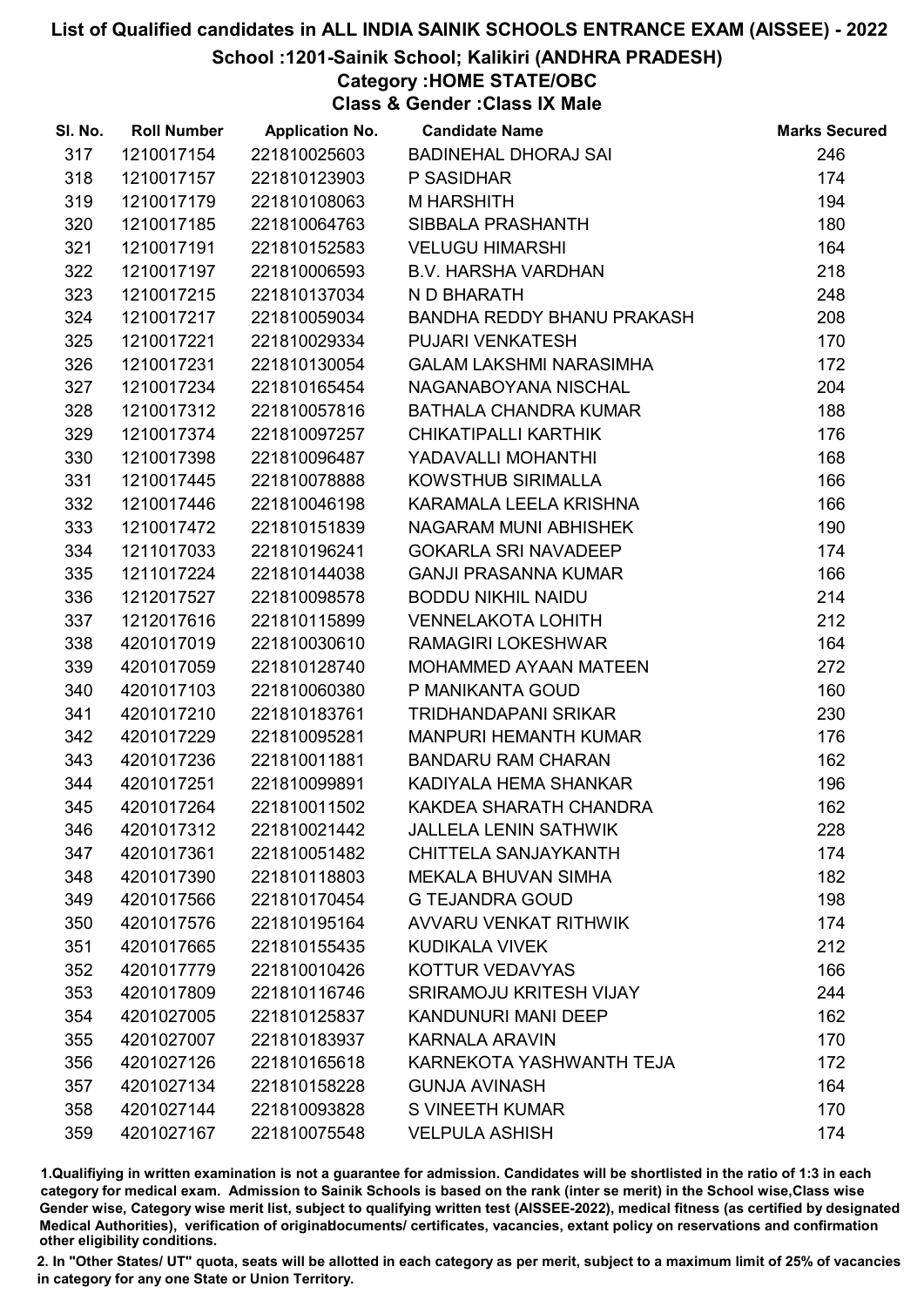# List of Qualified candidates in ALL INDIA SAINIK SCHOOLS ENTRANCE EXAM (AISSEE) - 2022 School :1201-Sainik School; Kalikiri (ANDHRA PRADESH) Category :HOME STATE/OBC Class & Gender :Class IX Male

| SI. No. | <b>Roll Number</b> | <b>Application No.</b> | <b>Candidate Name</b>     | <b>Marks Secured</b> |
|---------|--------------------|------------------------|---------------------------|----------------------|
| 360     | 4201027188         | 221810078858           | D LIKHITH                 | 190                  |
| 361     | 4202017049         | 221810074901           | GATIKA UTTHAMA KUMAR      | 182                  |
| 362     | 4202017057         | 221810118231           | MANASWIN TEJ KATKAM       | 200                  |
| 363     | 4202017079         | 221810163371           | MANDA NIKHIL TEJ          | 206                  |
| 364     | 4202017164         | 221810106224           | <b>CHERALA SAI TEJA</b>   | 168                  |
| 365     | 4202017189         | 221810153094           | KOTHAPELLY KEERTHAN       | 172                  |
| 366     | 4202017233         | 221810083516           | TULASIMOGGA VENKAT PRANAV | 174                  |
| 367     | 4202017235         | 221810011126           | <b>VARUN SREEKOTI</b>     | 176                  |

<sup>1.</sup>Qualifiying in written examination is not a guarantee for admission. Candidates will be shortlisted in the ratio of 1:3 in each category for medical exam. Admission to Sainik Schools is based on the rank (inter se merit) in the School wise,Class wise Gender wise, Category wise merit list, subject to qualifying written test (AISSEE-2022), medical fitness (as certified by designated Medical Authorities), verification of originablocuments/ certificates, vacancies, extant policy on reservations and confirmation other eligibility conditions.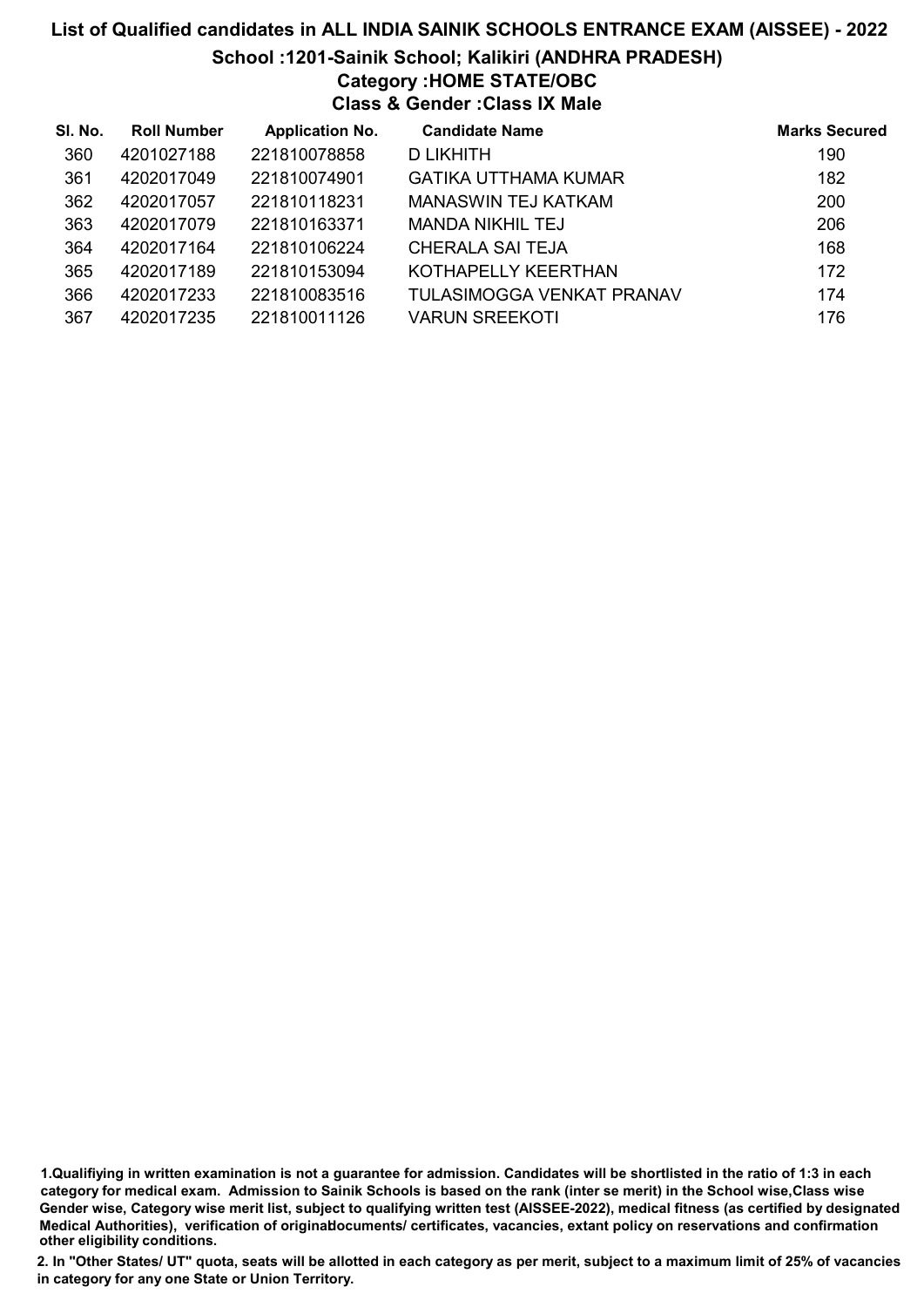#### School :1201-Sainik School; Kalikiri (ANDHRA PRADESH)

Category :HOME STATE/DEF

Class & Gender :Class IX Male

| SI. No. | <b>Roll Number</b> | <b>Application No.</b> | <b>Candidate Name</b>           | <b>Marks Secured</b> |
|---------|--------------------|------------------------|---------------------------------|----------------------|
| 368     | 1201017002         | 221810096600           | <b>BACHU VIGNESH</b>            | 206                  |
| 369     | 1201017148         | 221810161097           | BOYA YASHASWI VIGNESH           | 178                  |
| 370     | 1202017064         | 221810083503           | <b>DAGGUPATI LOHITH KUMAR</b>   | 184                  |
| 371     | 1202017167         | 221810030338           | S VAISHNOV NANDU                | 270                  |
| 372     | 1203017042         | 221810010532           | <b>GIDDALURU NIRANJAN</b>       | 184                  |
| 373     | 1203017049         | 221810050292           | <b>VADDAMANI SRIHARI</b>        | 166                  |
| 374     | 1203017132         | 221810105037           | C MOKSHITH REDDY                | 180                  |
| 375     | 1205017043         | 221810034131           | <b>E SATWIK GOUD</b>            | 200                  |
| 376     | 1205017210         | 221810122787           | DEVAGUDI PUSHPAHAASA SIVASAI    | 164                  |
| 377     | 1205017262         | 221810085299           | NAREDDY NANDEESWAR REDDY        | 206                  |
| 378     | 1207017019         | 221810095081           | <b>GUDIMETTA RANGA LOKESWAR</b> | 164                  |
| 379     | 1208017005         | 221810142820           | KSHATRI VISHNU BALAJI SUMITH    | 160                  |
| 380     | 1210017045         | 221810106380           | C PRANAY                        | 176                  |
| 381     | 1210017138         | 221810052572           | N KOMAL KUMAR                   | 192                  |
| 382     | 1210017155         | 221810122703           | <b>MDESIK</b>                   | 164                  |
| 383     | 1210017301         | 221810003495           | K VIKRANTH CHOWDARY             | 190                  |
| 384     | 1210017466         | 221810118329           | MUMMIDISETTY REDDY NIKHIL       | 232                  |
| 385     | 1210017482         | 221810079479           | <b>D HARSHA VARDHAN</b>         | 190                  |
| 386     | 1212017084         | 221810049941           | K PRANEETH VARMA                | 192                  |
| 387     | 2001017334         | 221810172391           | <b>VURUKALA HEMANTH</b>         | 232                  |
| 388     | 2301017322         | 221810005695           | N MAHAMMED ASHEEF               | 202                  |
| 389     | 3105017188         | 221810120078           | <b>BHARAT SARKAR</b>            | 170                  |
| 390     | 3805017117         | 221810002187           | SOMAVARAPU RISHI                | 162                  |
| 391     | 4201017485         | 221810124393           | <b>G LEELA PRANITH</b>          | 264                  |
| 392     | 4201017631         | 221810025605           | SAI VINAY MOORTHY               | 166                  |
| 393     | 4201017694         | 221810103255           | KOTHA BHARATH KUMAR             | 160                  |
| 394     | 4201027107         | 221810026308           | <b>CHAMIDISETTY VENKATA</b>     | 220                  |
| 395     | 4201027136         | 221810093328           | <b>SONTE BHARATH KUMAR</b>      | 202                  |

<sup>1.</sup>Qualifiying in written examination is not a guarantee for admission. Candidates will be shortlisted in the ratio of 1:3 in each category for medical exam. Admission to Sainik Schools is based on the rank (inter se merit) in the School wise,Class wise Gender wise, Category wise merit list, subject to qualifying written test (AISSEE-2022), medical fitness (as certified by designated Medical Authorities), verification of originablocuments/ certificates, vacancies, extant policy on reservations and confirmation other eligibility conditions.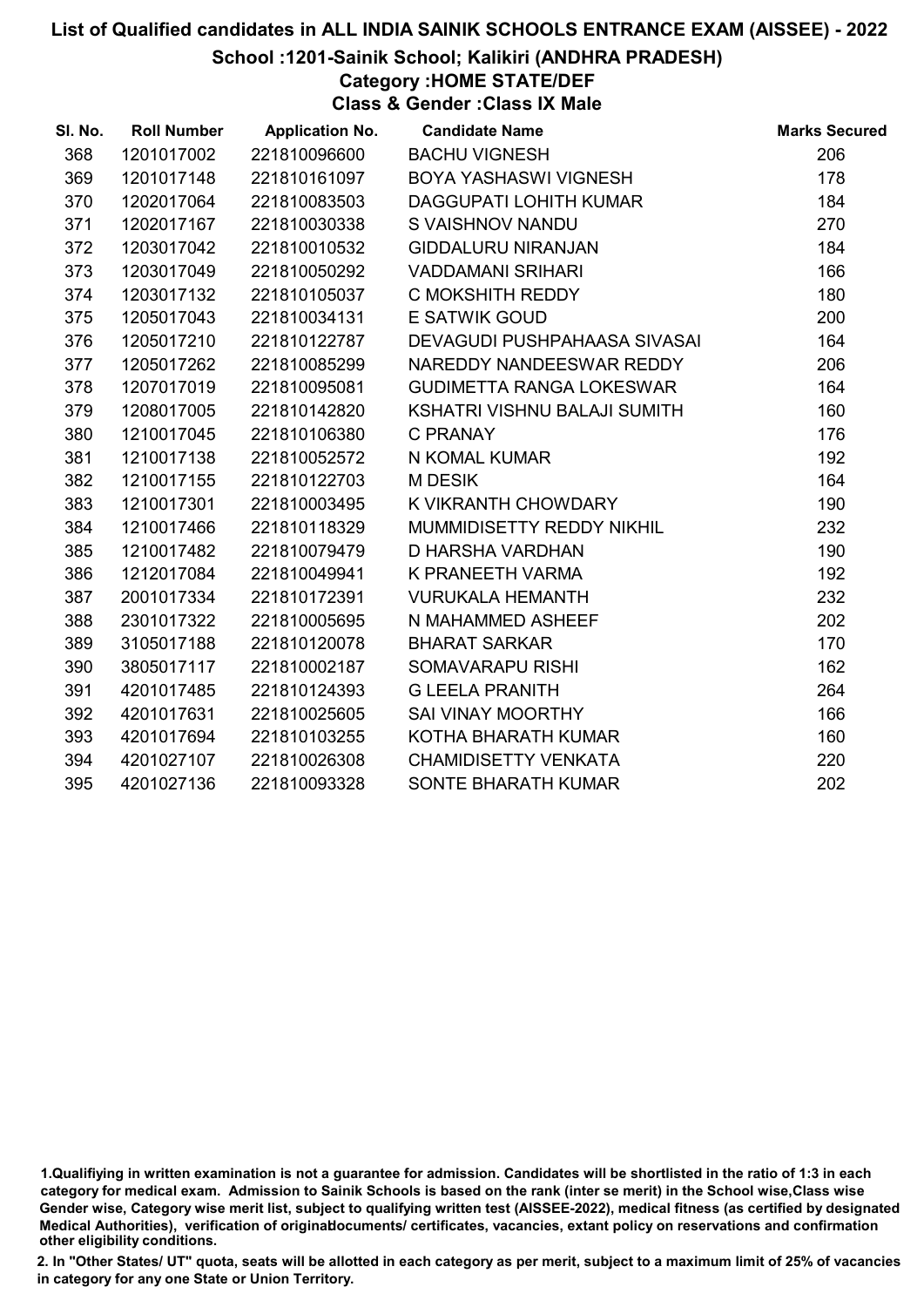#### School :1201-Sainik School; Kalikiri (ANDHRA PRADESH)

Category :HOME STATE/GEN

Class & Gender :Class IX Male

| SI. No. | <b>Roll Number</b> | <b>Application No.</b> | <b>Candidate Name</b>              | <b>Marks Secured</b> |
|---------|--------------------|------------------------|------------------------------------|----------------------|
| 396     | 1201017019         | 221810113490           | <b>MADINENI AKHILESWAR</b>         | 172                  |
| 397     | 1201017023         | 221810112101           | <b>B DIMPU VISHESH VARDHAN</b>     | 226                  |
| 398     | 1201017026         | 221810099021           | A.DHEERAJ KUMAR REDDY              | 164                  |
| 399     | 1201017091         | 221810080594           | SANAM KRUSHIKAR REDDY              | 178                  |
| 400     | 1201017093         | 221810036794           | CHAITHANYA RAAGHAVA                | 214                  |
| 401     | 1201017108         | 221810195455           | M. MOHNISH                         | 182                  |
| 402     | 1201017113         | 221810123785           | POTHULA SAI PRADYUMNA              | 226                  |
| 403     | 1201017115         | 221810188295           | <b>BHASVANTH REDDY NAREM</b>       | 208                  |
| 404     | 1201017126         | 221810097786           | <b>ANANT JAIN</b>                  | 166                  |
| 405     | 1201017157         | 221810126598           | <b>B MOUNISH REDDY</b>             | 168                  |
| 406     | 1202017005         | 221810078210           | KALLAM RAJEEV REDDY                | 278                  |
| 407     | 1202017020         | 221810059211           | CHITTA LOKESHWARA REDDY            | 162                  |
| 408     | 1202017080         | 221810151793           | <b>GATTUPALLI RITHVIK KRISHNA</b>  | 224                  |
| 409     | 1202017129         | 221810078926           | MUDDAM MOKSH REDDY                 | 260                  |
| 410     | 1203017002         | 221810074210           | YEDDULA VENKATA PRANEETH           | 226                  |
| 411     | 1203017013         | 221810074580           | KATTAMIDI RAMBHUPAL REDDY          | 164                  |
| 412     | 1203017026         | 221810157051           | KONDA AMARNATH REDDY               | 178                  |
| 413     | 1203017029         | 221810196061           | KONDURU HARSHAVARDHAN              | 218                  |
| 414     | 1203017034         | 221810134781           | SAKAM GIRI CHARAN REDDY            | 214                  |
| 415     | 1203017036         | 221810027091           | PULI DHEERAJ OBUL REDDY            | 204                  |
| 416     | 1203017038         | 221810083402           | DODDI BHANU PRAKASH REDDY          | 164                  |
| 417     | 1203017061         | 221810067463           | PANDUGAYALA SAI MANOJ              | 272                  |
| 418     | 1203017068         | 221810087024           | GAJULAPALLI MANISHWAR REDDY        | 194                  |
| 419     | 1203017077         | 221810090974           | MANJUNATHA REDDY SAGILI            | 168                  |
| 420     | 1203017078         | 221810018084           | HASTHAVARAM DUSHYANTH              | 226                  |
| 421     | 1203017097         | 221810013275           | <b>TAMATAM ROHITH REDDY</b>        | 176                  |
| 422     | 1203017113         | 221810150536           | SAKETH REDDY EDAMAKANTI            | 206                  |
| 423     | 1203017134         | 221810161937           | VANKADARI NAGA VEERA PAVAN         | 160                  |
| 424     | 1203017161         | 221810051158           | PANDUGAYALA RITHVIK                | 192                  |
| 425     | 1203017176         | 221810139159           | CHINTHAKUNTA CHETAN RAM            | 160                  |
| 426     | 1203017183         | 221810073599           | KOTTE VENKATA REDDY SAI            | 212                  |
| 427     | 1205017034         | 221810099490           | <b>MAADIREDDY HARI VIKAS REDDY</b> | 224                  |
| 428     | 1205017036         | 221810190690           | <b>JUTURU SATYA YOGESWAR</b>       | 166                  |
| 429     | 1205017042         | 221810059031           | <b>CHAKKA ROHITH</b>               | 186                  |
| 430     | 1205017045         | 221810189741           | PUNYAMURTHI AKHILESWAR             | 166                  |
| 431     | 1205017088         | 221810192492           | <b>JETTY KSHETHRA SAGAR</b>        | 196                  |
| 432     | 1205017106         | 221810119453           | M NITHISH KUMAR REDDY              | 216                  |
| 433     | 1205017107         | 221810064853           | <b>MOHAMMED SOHAIL</b>             | 170                  |
| 434     | 1205017112         | 221810114283           | <b>VUDAGANDLA SHASHANK REDDY</b>   | 252                  |
| 435     | 1205017166         | 221810127206           | YERVA SRI SANTH REDDY              | 174                  |
| 436     | 1205017171         | 221810099326           | <b>METTU RUDRA REDDY</b>           | 264                  |
| 437     | 1205017178         | 221810083936           | <b>SHAIK SADIQ HUSSAIN</b>         | 242                  |
| 438     | 1205017187         | 221810131907           | D. SAI KARTHIKEYAN                 | 312                  |

1.Qualifiying in written examination is not a guarantee for admission. Candidates will be shortlisted in the ratio of 1:3 in each category for medical exam. Admission to Sainik Schools is based on the rank (inter se merit) in the School wise,Class wise Gender wise, Category wise merit list, subject to qualifying written test (AISSEE-2022), medical fitness (as certified by designated Medical Authorities), verification of originablocuments/ certificates, vacancies, extant policy on reservations and confirmation other eligibility conditions.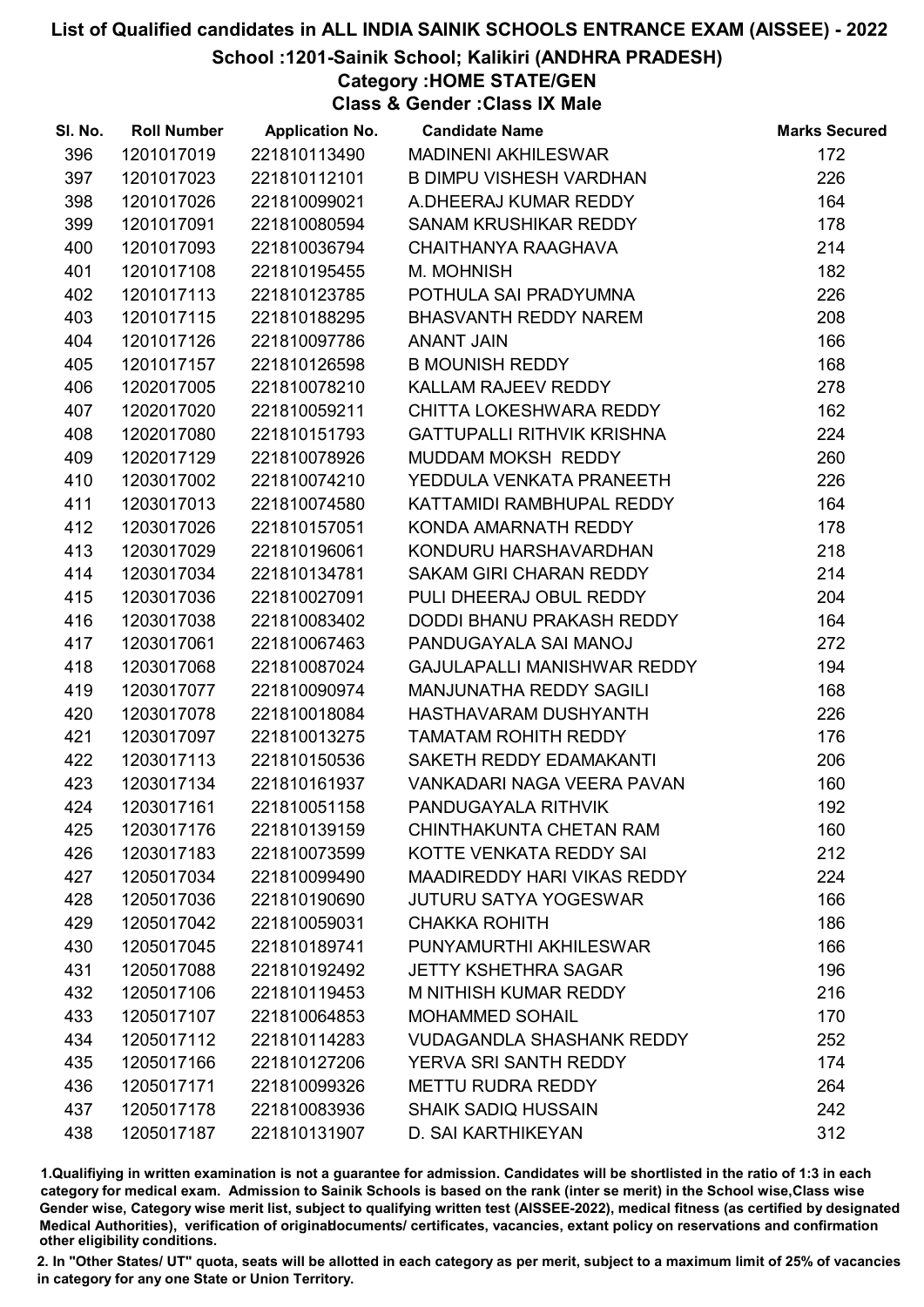School :1201-Sainik School; Kalikiri (ANDHRA PRADESH)

Category :HOME STATE/GEN

Class & Gender :Class IX Male

| SI. No. | <b>Roll Number</b> | <b>Application No.</b> | <b>Candidate Name</b>          | <b>Marks Secured</b> |
|---------|--------------------|------------------------|--------------------------------|----------------------|
| 439     | 1205017249         | 221810156749           | POTHULAPATI SHANMUKANAND       | 162                  |
| 440     | 1206017024         | 221810027982           | <b>CHERUKURU VENKATA</b>       | 178                  |
| 441     | 1206017049         | 221810080715           | KONDURU LOHITH VARMA           | 196                  |
| 442     | 1206017080         | 221810060998           | <b>VAYILA VIGHNESH</b>         | 160                  |
| 443     | 1207017045         | 221810068554           | <b>VANTIPENTA SRIRAM REDDY</b> | 194                  |
| 444     | 1207017059         | 221810038846           | V MARUTHI SRIRAM NAIDU         | 160                  |
| 445     | 1207017098         | 221810153109           | CHIMMIRI ABHINAV KOUSIK        | 174                  |
| 446     | 1207017103         | 221810132239           | <b>MANIKONDA HARSHITH</b>      | 250                  |
| 447     | 1208017230         | 221810160968           | AVANTSA SIVA SUBRAHMANYA       | 234                  |
| 448     | 1210017003         | 221810053100           | PANIDHAR PRASAD N              | 166                  |
| 449     | 1210017004         | 221810111300           | <b>SAI NIHAL C</b>             | 196                  |
| 450     | 1210017011         | 221810014810           | P R LALITH CHANDRA             | 162                  |
| 451     | 1210017019         | 221810094230           | M GEETHESH                     | 272                  |
| 452     | 1210017037         | 221810178560           | <b>J RAMTEJAS</b>              | 178                  |
| 453     | 1210017067         | 221810092331           | MUKUNDA BALA KRISHNA           | 196                  |
| 454     | 1210017079         | 221810119841           | <b>B YOJITH</b>                | 164                  |
| 455     | 1210017080         | 221810192051           | UPPU NIKHIL CHAKRA             | 184                  |
| 456     | 1210017082         | 221810066951           | <b>CH JITHENDRA KUMAR</b>      | 172                  |
| 457     | 1210017132         | 221810148762           | <b>CHINTA TEJ RITHVIK</b>      | 208                  |
| 458     | 1210017134         | 221810042172           | O HARSHAVARDHAN SAI            | 170                  |
| 459     | 1210017150         | 221810064003           | S MOHAMMED SUFIYAN             | 168                  |
| 460     | 1210017166         | 221810051723           | POOLA YASWANTH RAM             | 238                  |
| 461     | 1210017199         | 221810044004           | <b>BOGINENI KAILASH</b>        | 206                  |
| 462     | 1210017207         | 221810059114           | S JIVITESH VARMA               | 180                  |
| 463     | 1210017222         | 221810014434           | S YOGASHYAM                    | 168                  |
| 464     | 1210017251         | 221810093584           | K YASWANTH KUMAR               | 184                  |
| 465     | 1210017254         | 221810154884           | YALLAMANDA MOHAMMED SAIFI      | 186                  |
| 466     | 1210017256         | 221810196294           | <b>M.MOHITH REDDY</b>          | 184                  |
| 467     | 1210017261         | 221810047505           | ORAMPATI JASHWANTH REDDY       | 226                  |
| 468     | 1210017262         | 221810109705           | <b>SAI SUSHANTH POLARAPU</b>   | 222                  |
| 469     | 1210017267         | 221810193025           | <b>CHERUKURI NAGA RUGVED</b>   | 222                  |
| 470     | 1210017296         | 221810187685           | <b>S G S PRANAV</b>            | 196                  |
| 471     | 1210017302         | 221810007895           | MOHAMMED OWAIS SHAIK           | 220                  |
| 472     | 1210017313         | 221810141026           | K DHANUSH REDDY                | 178                  |
| 473     | 1210017328         | 221810148756           | A.ARAVIND SAI                  | 232                  |
| 474     | 1210017337         | 221810188766           | <b>S JOHN MATHEW</b>           | 162                  |
| 475     | 1210017338         | 221810090176           | <b>V BHODHAN</b>               | 188                  |
| 476     | 1210017346         | 221810004396           | <b>SHAIK MOHAMMED ATIF</b>     | 198                  |
| 477     | 1210017386         | 221810059567           | KURAKULA HEMASREE KRISHNA      | 162                  |
| 478     | 1210017402         | 221810162397           | KUDUMULA NEERAJ REDDY          | 214                  |
| 479     | 1210017415         | 221810117428           | SANGARAJU PAARDEEP VARMA       | 220                  |
| 480     | 1210017424         | 221810197148           | K ROHITH CHANDRA REDDY         | 234                  |
| 481     | 1210017436         | 221810010478           | R BANU PRAKASH                 | 214                  |

1.Qualifiying in written examination is not a guarantee for admission. Candidates will be shortlisted in the ratio of 1:3 in each category for medical exam. Admission to Sainik Schools is based on the rank (inter se merit) in the School wise,Class wise Gender wise, Category wise merit list, subject to qualifying written test (AISSEE-2022), medical fitness (as certified by designated Medical Authorities), verification of originablocuments/ certificates, vacancies, extant policy on reservations and confirmation other eligibility conditions.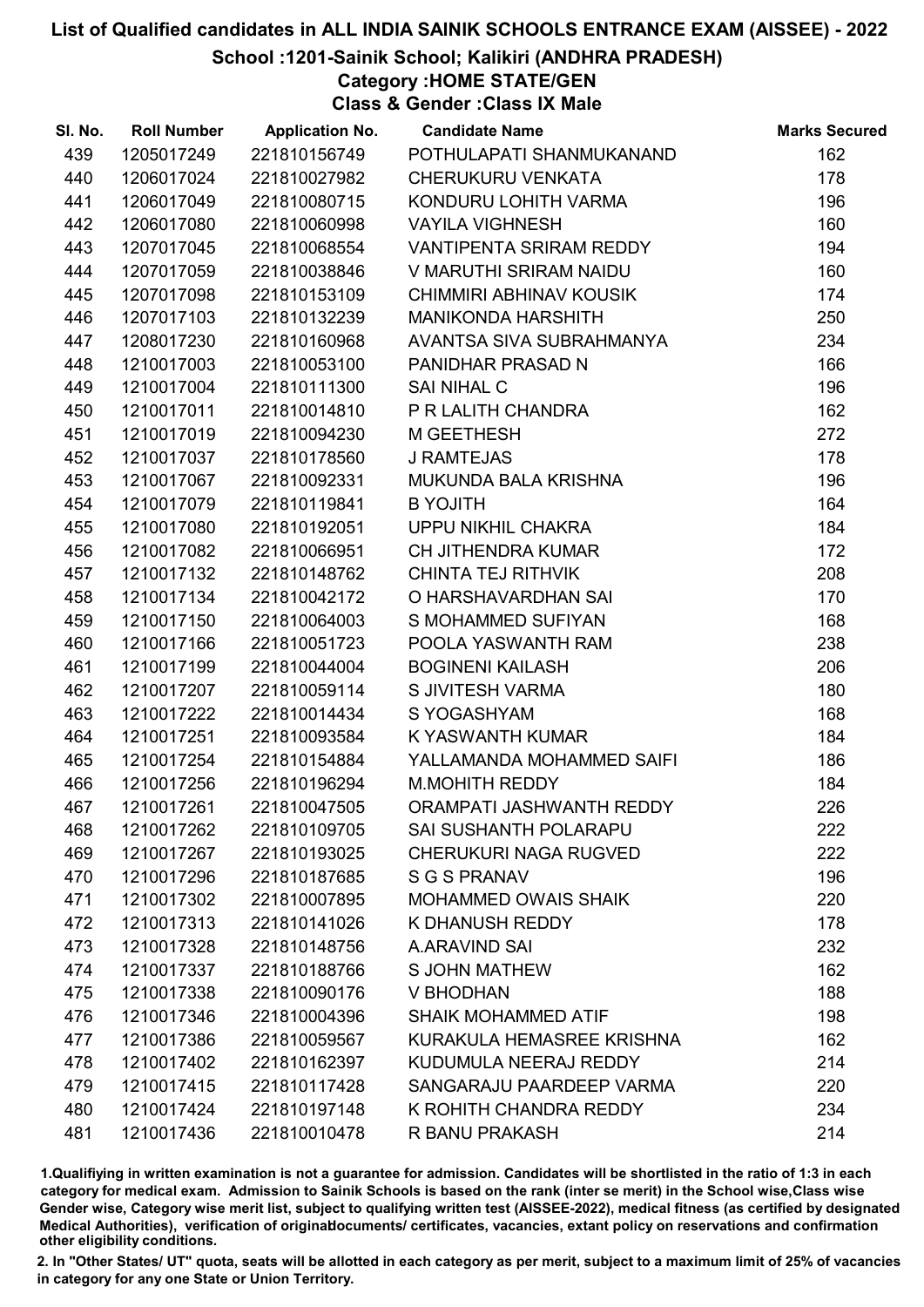#### School :1201-Sainik School; Kalikiri (ANDHRA PRADESH)

Category :HOME STATE/GEN

Class & Gender :Class IX Male

| SI. No. | <b>Roll Number</b> | <b>Application No.</b> | <b>Candidate Name</b>         |    | <b>Marks Secured</b> |
|---------|--------------------|------------------------|-------------------------------|----|----------------------|
| 482     | 1210017448         | 221810059298           | <b>M DHANUSH</b>              |    | 192                  |
| 483     | 1211017119         | 221810188784           | POLAKALA MOUNISH REDDY        |    | 176                  |
| 484     | 1211017128         | 221810190125           | SHAIK MOHAMMED AZIZUR         |    | 184                  |
| 485     | 1211017153         | 221810020706           | PAMULAPATI MOKSHITHANANDA     |    | 200                  |
| 486     | 1211017156         | 221810194516           | SHAIK MOHAMMED ARFAATH        |    | 218                  |
| 487     | 1211017178         | 221810085107           | <b>VEMU SATHVIK</b>           |    | 200                  |
| 488     | 1211017220         | 221810115528           | <b>TIRUMALASETTI SAIESWAR</b> |    | 164                  |
| 489     | 1212017132         | 221810181132           | ANIRUDH KUMAR SINHA           |    | 310                  |
| 490     | 1212017254         | 221810115124           | KAJULURI POOJITH VENKAT       |    | 224                  |
| 491     | 2201017011         | 221810036330           | <b>J.S.UMER FAROOQ</b>        |    | 220                  |
| 492     | 2701017114         | 221810048973           | A.ABHINAV REDDY               |    | 220                  |
| 493     | 4201017057         | 221810035640           | <b>GAJULA TEJESH MUKUNDA</b>  |    | 202                  |
| 494     | 4201017133         | 221810007801           | AMBATIPUDI NAGA SRIRAMA       |    | 258                  |
| 495     | 4201017138         | 221810137311           | N SAI SATVIK REDDY            |    | 182                  |
| 496     | 4201017269         | 221810186902           | <b>M RONITH</b>               |    | 160                  |
| 497     | 4201017356         | 221810099082           | KARURU HANEESH REDDY          |    | 192                  |
| 498     | 4201017368         | 221810194092           | <b>G SARATH KRISHNA</b>       |    | 272                  |
| 499     | 4201017397         | 221810099613           | PENJARLA MADHAV               |    | 266                  |
| 500     | 4201017507         | 221810184314           | PAREDDY NAVANEETH REDDY       |    | 208                  |
| 501     | 4201017522         | 221810049624           | MARAMREDDY RAVISHNAVA         |    | 242                  |
| 502     | 4201017582         | 221810134074           | <b>GUTTI VENKATA VARSHITH</b> |    | 208                  |
| 503     | 4201017616         | 221810034794           | <b>K.PRAHAAS</b>              |    | 202                  |
| 504     | 4201017624         | 221810009105           | <b>CHANDRA SURYA</b>          |    | 180                  |
| 505     | 4201017687         | 221810096745           | ELETI SAI VALLABH REDDY       |    | 168                  |
| 506     | 4201017689         | 221810070845           | <b>GANGADI SRIJAN</b>         |    | 190                  |
| 507     | 4201017816         | 221810148256           | POLISETTY LAKSHMI KAMESWARA   |    | 212                  |
| 508     | 4201027089         | 221810111987           | SADDIKUTI BHAVADHAR REDDY     |    | 172                  |
| 509     | 4201027131         | 221810142028           | <b>CH.SRAVAN PRASAD</b>       |    | 184                  |
| 510     | 4201027198         | 221810028768           | SHANMUKHA SANJAY YENDURI      |    | 208                  |
| 511     | 4201027232         | 221810194998           | YALAMANCHI POOJITH KUMAR      |    | 208                  |
| 512     | 4201027284         | 221810138539           | <b>TATSAT SRIVASTAVA</b>      |    | 192                  |
| 513     | 4201027295         | 221810140249           | <b>SRIVEDAVYASA SRIKAR</b>    |    | 186                  |
| 514     | 4201027318         | 221810166759           | P DEEPAK                      | CG | 186                  |
| 515     | 4201027341         | 221810155179           | SAKSENA DIKSHEETH RAJ         |    | 178                  |

1.Qualifiying in written examination is not a guarantee for admission. Candidates will be shortlisted in the ratio of 1:3 in each category for medical exam. Admission to Sainik Schools is based on the rank (inter se merit) in the School wise,Class wise Gender wise, Category wise merit list, subject to qualifying written test (AISSEE-2022), medical fitness (as certified by designated Medical Authorities), verification of originablocuments/ certificates, vacancies, extant policy on reservations and confirmation other eligibility conditions.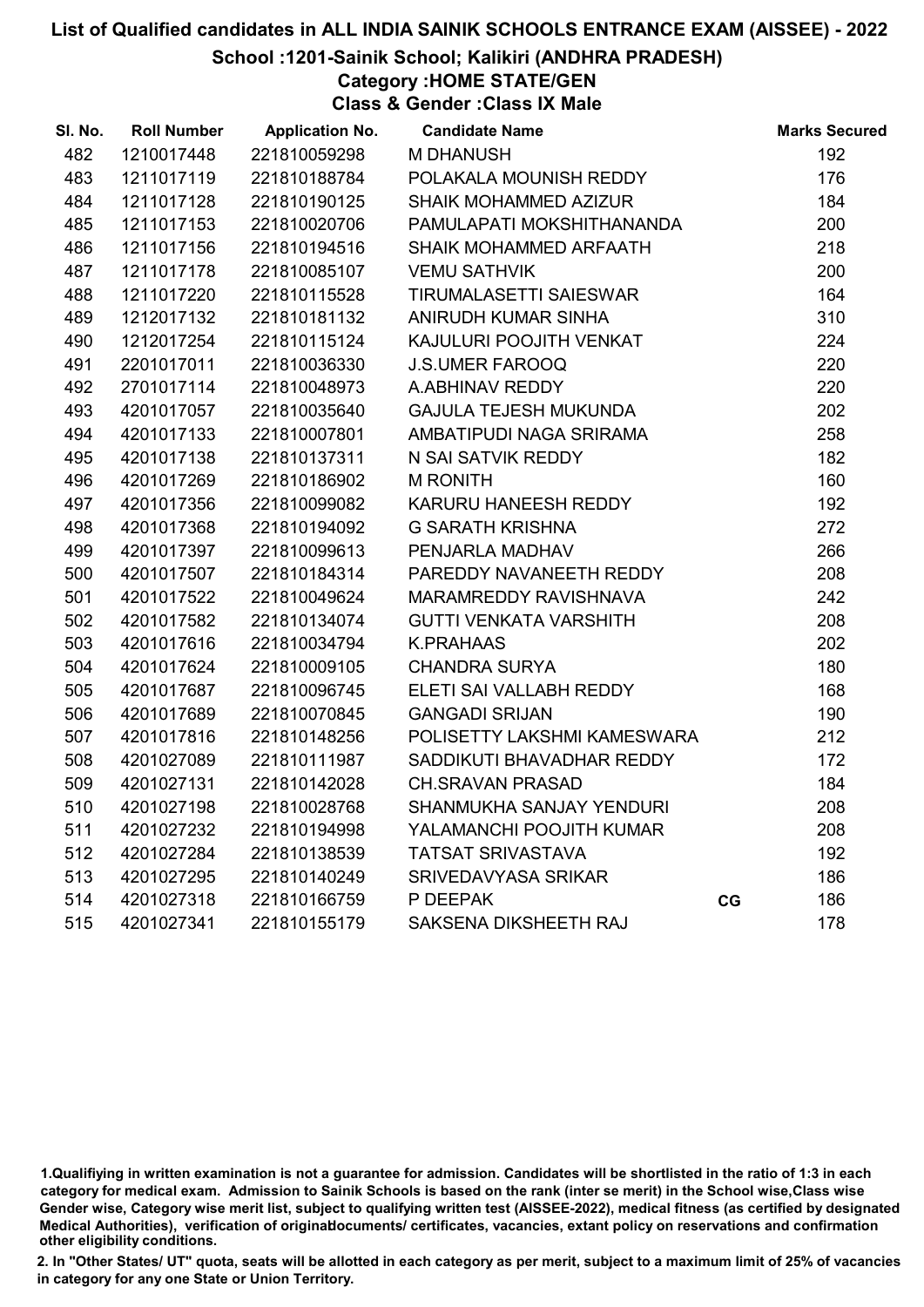#### School :1201-Sainik School; Kalikiri (ANDHRA PRADESH)

# Category :OTHER STATE/SC

Class & Gender :Class IX Male

| SI. No. | <b>Roll Number</b> | <b>Application No.</b> | <b>Candidate Name</b> | <b>Marks Secured</b> |
|---------|--------------------|------------------------|-----------------------|----------------------|
| 516     | 2701017007         | 221810036710           | <b>VINAYA R</b>       | 144                  |
| 517     | 2701017069         | 221810003612           | NIKHILESH U T         | 142                  |
| 518     | 2701017121         | 221810062983           | <b>CHRISTON RAJ R</b> | 130                  |
| 519     | 2701017140         | 221810103574           | <b>B CHARAN RAJ</b>   | 116                  |
| 520     | 2701017213         | 221810062337           | J P KESHAV PRAJWAL    | 138                  |
| 521     | 2701017232         | 221810069387           | <b>BHANUKESAR G</b>   | 128                  |
| 522     | 2707017020         | 221810119435           | PREETAM RATHOD        | 144                  |
| 523     | 2708017021         | 221810164214           | RAGHAVAN G S          | 156                  |
| 524     | 2709017009         | 221810070265           | PAVANKUMAR V Y        | 130                  |
| 525     | 3001017154         | 221810085802           | <b>SHASHANK DUMAR</b> | 140                  |
| 526     | 3004017289         | 221810009499           | RAHEESH KORI          | 176                  |
| 527     | 3114017002         | 221810144100           | YASH GANESH ROKADE    | 106                  |
| 528     | 4102017056         | 221810010781           | C H YASHWANTH         | 152                  |
| 529     | 4402017233         | 221810001087           | <b>VISHAL KUMAR</b>   | 124                  |
| 530     | 4409017185         | 221810149385           | <b>RANJIT KAMAL</b>   | 168                  |

1.Qualifiying in written examination is not a guarantee for admission. Candidates will be shortlisted in the ratio of 1:3 in each category for medical exam. Admission to Sainik Schools is based on the rank (inter se merit) in the School wise,Class wise Gender wise, Category wise merit list, subject to qualifying written test (AISSEE-2022), medical fitness (as certified by designated Medical Authorities), verification of originablocuments/ certificates, vacancies, extant policy on reservations and confirmation other eligibility conditions.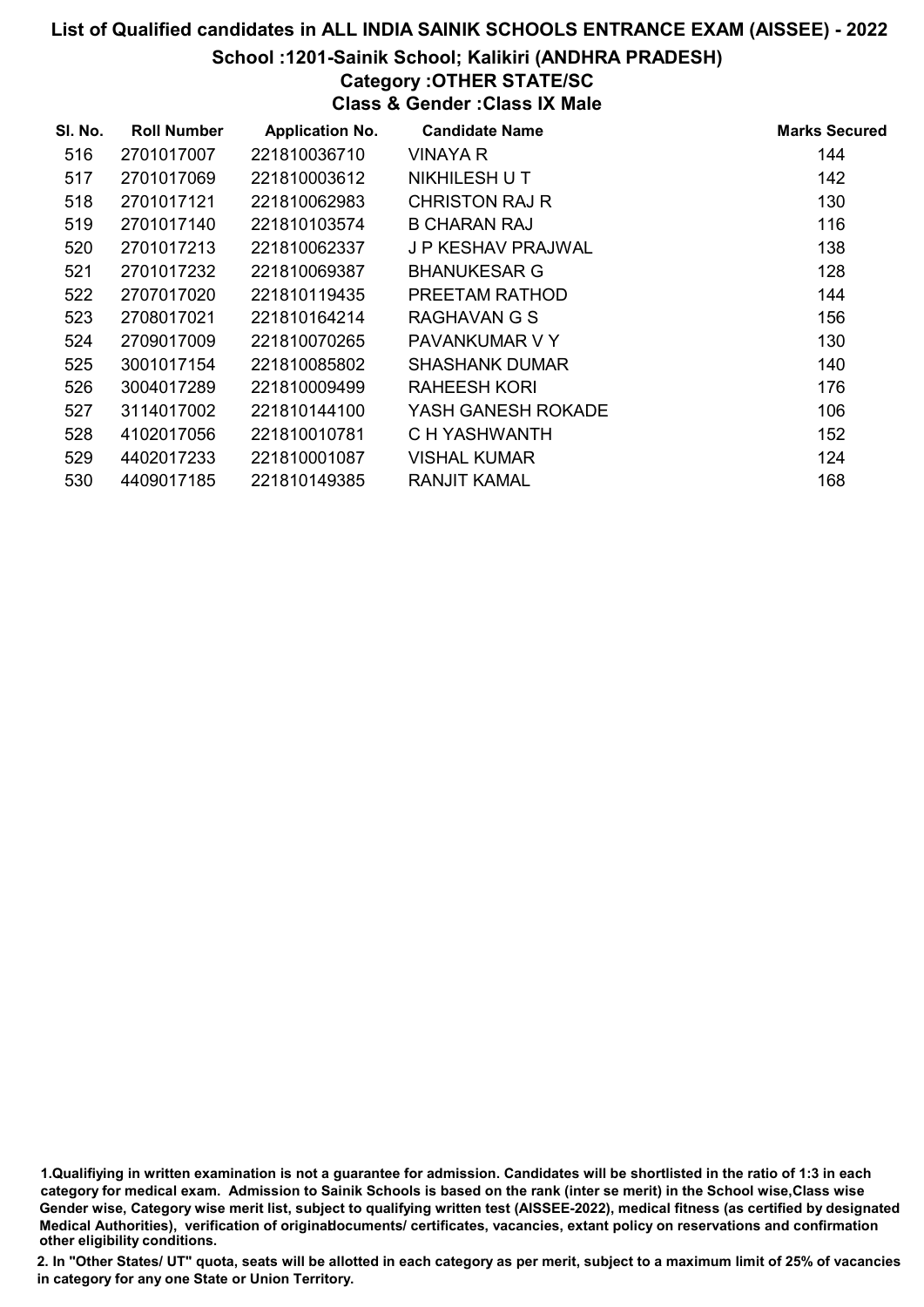School :1201-Sainik School; Kalikiri (ANDHRA PRADESH)

Category :OTHER STATE/ST

Class & Gender :Class IX Male

| SI. No. | <b>Roll Number</b> | <b>Application No.</b> | <b>Candidate Name</b>     |           | <b>Marks Secured</b> |
|---------|--------------------|------------------------|---------------------------|-----------|----------------------|
| 531     | 1702017043         | 221810193603           | MANSHU PRAKASH MARKAM     |           | 96                   |
| 532     | 1702017065         | 221810113005           | <b>KANSIHAK SINGH</b>     |           | 66                   |
| 533     | 1702017099         | 221810080167           | <b>VIVEK SINGH MARAVI</b> |           | 106                  |
| 534     | 1703017014         | 221810156287           | YASHRAJ PRADHAN           |           | 170                  |
| 535     | 1703017021         | 221810046639           | <b>RANVEER GOTI</b>       |           | 116                  |
| 536     | 2407017038         | 221810134481           | <b>JAMEER KHAN</b>        | <b>AR</b> | 146                  |
| 537     | 2704017002         | 221810102850           | ABHAY ANNASAHEB NAIK      |           | 152                  |
| 538     | 2705017002         | 221810117605           | PREETHAM S                | CG        | 122                  |
| 539     | 2707017010         | 221810002422           | <b>SAGAR GOUDAR</b>       |           | 114                  |
| 540     | 2707017023         | 221810019707           | SRIBHANUPRAKASH KAMMARA   |           | 132                  |
| 541     | 2708017010         | 221810170861           | <b>VIGNESHWAR</b>         |           | 188                  |
| 542     | 2711017046         | 221810135359           | <b>BHUVAN</b>             |           | 164                  |
| 543     | 2803017005         | 221810031510           | AKSHAY KUMAR N P          |           | 92                   |
| 544     | 2803017035         | 221810100221           | P MIDHUNRAJ               |           | 108                  |
| 545     | 3001017381         | 221810020505           | PRIYANSH CHOUHAN          |           | 142                  |
| 546     | 3001017739         | 221810126499           | DIVYANSH AWASIYA          |           | 136                  |
| 547     | 3003017197         | 221810058067           | <b>AYUSH MEENA</b>        |           | 112                  |
| 548     | 3605017007         | 221810049007           | ADARSHA MAJHI             |           | 128                  |
| 549     | 3607017015         | 221810016966           | <b>ABHISHEK KHALKHO</b>   |           | 196                  |
| 550     | 3905017153         | 221810042613           | <b>RONIT MEENA</b>        |           | 176                  |
| 551     | 4603017002         | 221810017330           | <b>KRISHNENDU MANDI</b>   |           | 74                   |

<sup>1.</sup>Qualifiying in written examination is not a guarantee for admission. Candidates will be shortlisted in the ratio of 1:3 in each category for medical exam. Admission to Sainik Schools is based on the rank (inter se merit) in the School wise,Class wise Gender wise, Category wise merit list, subject to qualifying written test (AISSEE-2022), medical fitness (as certified by designated Medical Authorities), verification of originablocuments/ certificates, vacancies, extant policy on reservations and confirmation other eligibility conditions.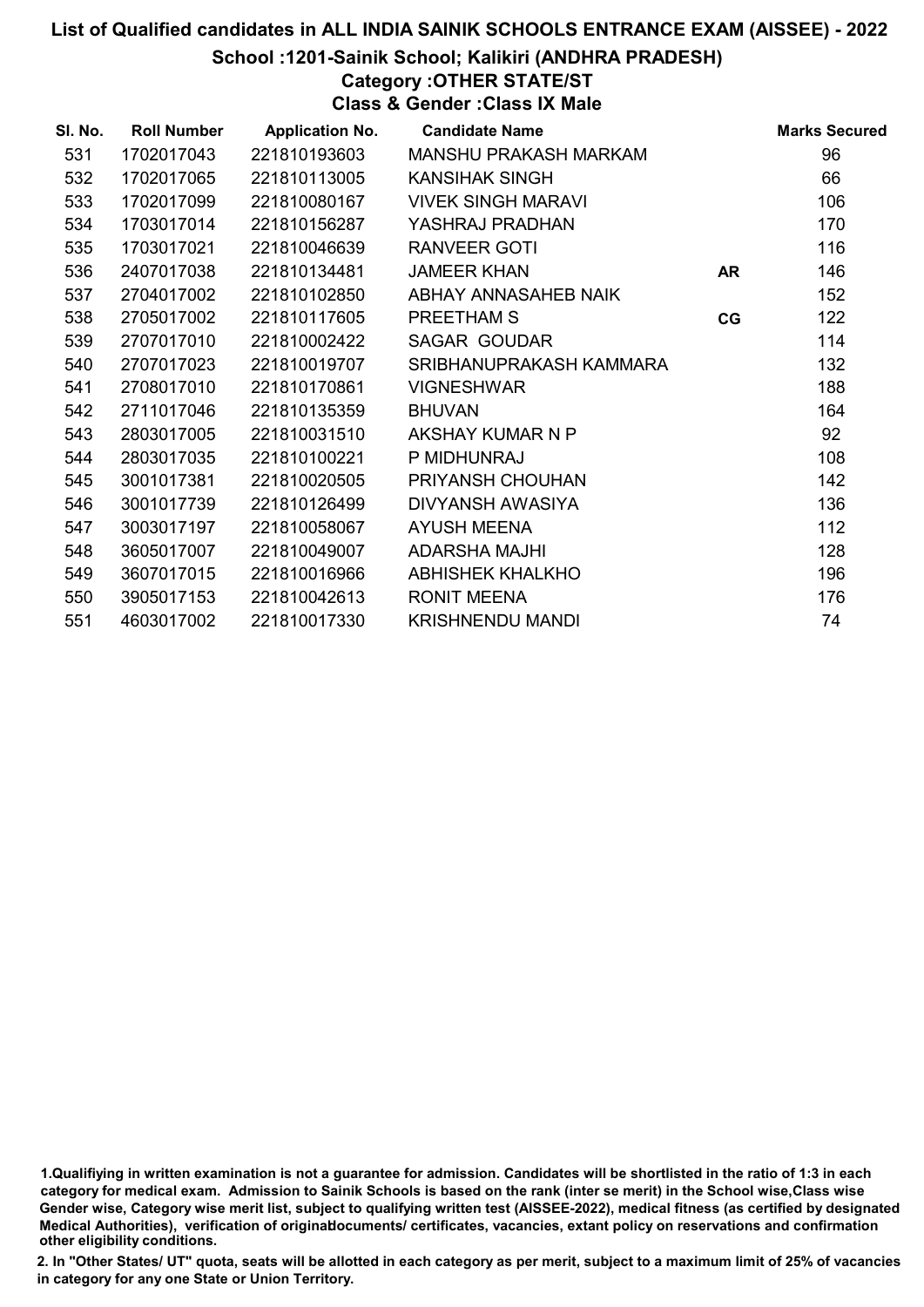#### School :1201-Sainik School; Kalikiri (ANDHRA PRADESH)

Category :OTHER STATE/OBC Class & Gender :Class IX Male

| SI. No. | <b>Roll Number</b> | <b>Application No.</b> | <b>Candidate Name</b>      | <b>Marks Secured</b> |
|---------|--------------------|------------------------|----------------------------|----------------------|
| 552     | 1210017175         | 221810128353           | <b>AJAYKUMAR S</b>         | 166                  |
| 553     | 1210017235         | 221810006554           | <b>G C PRIYATHAM</b>       | 170                  |
| 554     | 1509017153         | 221810104864           | <b>HARJEET KUMAR SAH</b>   | 354                  |
| 555     | 1511017503         | 221810147497           | <b>AYUSH KUMAR</b>         | 176                  |
| 556     | 2001017350         | 221810172302           | <b>SINGARA TANMAY</b>      | 184                  |
| 557     | 2301017257         | 221810197384           | <b>AKSHAT CHAUDHARY</b>    | 232                  |
| 558     | 2301017380         | 221810158896           | <b>PRATEEK KUMAR</b>       | 224                  |
| 559     | 2701017030         | 221810037890           | PRATHAM YOGISH MALIYA      | 286                  |
| 560     | 2701017099         | 221810033933           | <b>GAGAN DEVANA</b>        | 216                  |
| 561     | 2701017102         | 221810033643           | <b>DIVYAMSH YERRA</b>      | 182                  |
| 562     | 2701017134         | 221810043754           | <b>NITHISH KUMAR J</b>     | 264                  |
| 563     | 2701017160         | 221810178935           | ABHINAV M C                | 190                  |
| 564     | 2701017165         | 221810004455           | <b>JAIVANTH REDDY B</b>    | 198                  |
| 565     | 2701017172         | 221810197195           | <b>KUSUMITH R PALYA</b>    | 174                  |
| 566     | 2701017187         | 221810005336           | <b>RITHVIK R</b>           | 240                  |
| 567     | 2701017218         | 221810007447           | <b>KEERTHAN GOWDA K C</b>  | 198                  |
| 568     | 2701017256         | 221810067268           | NIHAL.L                    | 194                  |
| 569     | 2701017275         | 221810097029           | <b>SUMITH HS</b>           | 180                  |
| 570     | 2701017297         | 221810090969           | <b>HARISH L JADHAV</b>     | 198                  |
| 571     | 2701017299         | 221810121579           | MOHAMMED ALI ABBAS         | 214                  |
| 572     | 2703017006         | 221810020372           | <b>RAHUL G</b>             | 268                  |
| 573     | 2704017013         | 221810002773           | AMOGH R B                  | 206                  |
| 574     | 3002017142         | 221810154923           | <b>BHARAT RATHORE</b>      | 170                  |
| 575     | 3004017028         | 221810114511           | <b>UJJWAL PATEL</b>        | 160                  |
| 576     | 3111017224         | 221810022897           | PARAG SANTOSH DARGUDE      | 160                  |
| 577     | 3603017020         | 221810073253           | <b>RANJIT KUMAR BEHERA</b> | 178                  |
| 578     | 3905017149         | 221810110703           | <b>HARSHIT JAKHAR</b>      | 208                  |
| 579     | 3905017215         | 221810046504           | <b>HARSHIT KUMAR</b>       | 352                  |
| 580     | 4102017100         | 221810143523           | <b>B JAICHARAN</b>         | 204                  |
| 581     | 4102017199         | 221810021836           | <b>HARIHARAN</b>           | 194                  |
| 582     | 4401017446         | 221810088636           | <b>PRIYANSHU</b>           | 178                  |
| 583     | 4401017566         | 221810172448           | <b>PRINCE</b>              | 220                  |
| 584     | 4401017586         | 221810054878           | <b>ANIKET YADAV</b>        | 234                  |
| 585     | 4402017226         | 221810097177           | SATYAM KUMAR YADAV         | 208                  |

1.Qualifiying in written examination is not a guarantee for admission. Candidates will be shortlisted in the ratio of 1:3 in each category for medical exam. Admission to Sainik Schools is based on the rank (inter se merit) in the School wise,Class wise Gender wise, Category wise merit list, subject to qualifying written test (AISSEE-2022), medical fitness (as certified by designated Medical Authorities), verification of originablocuments/ certificates, vacancies, extant policy on reservations and confirmation other eligibility conditions.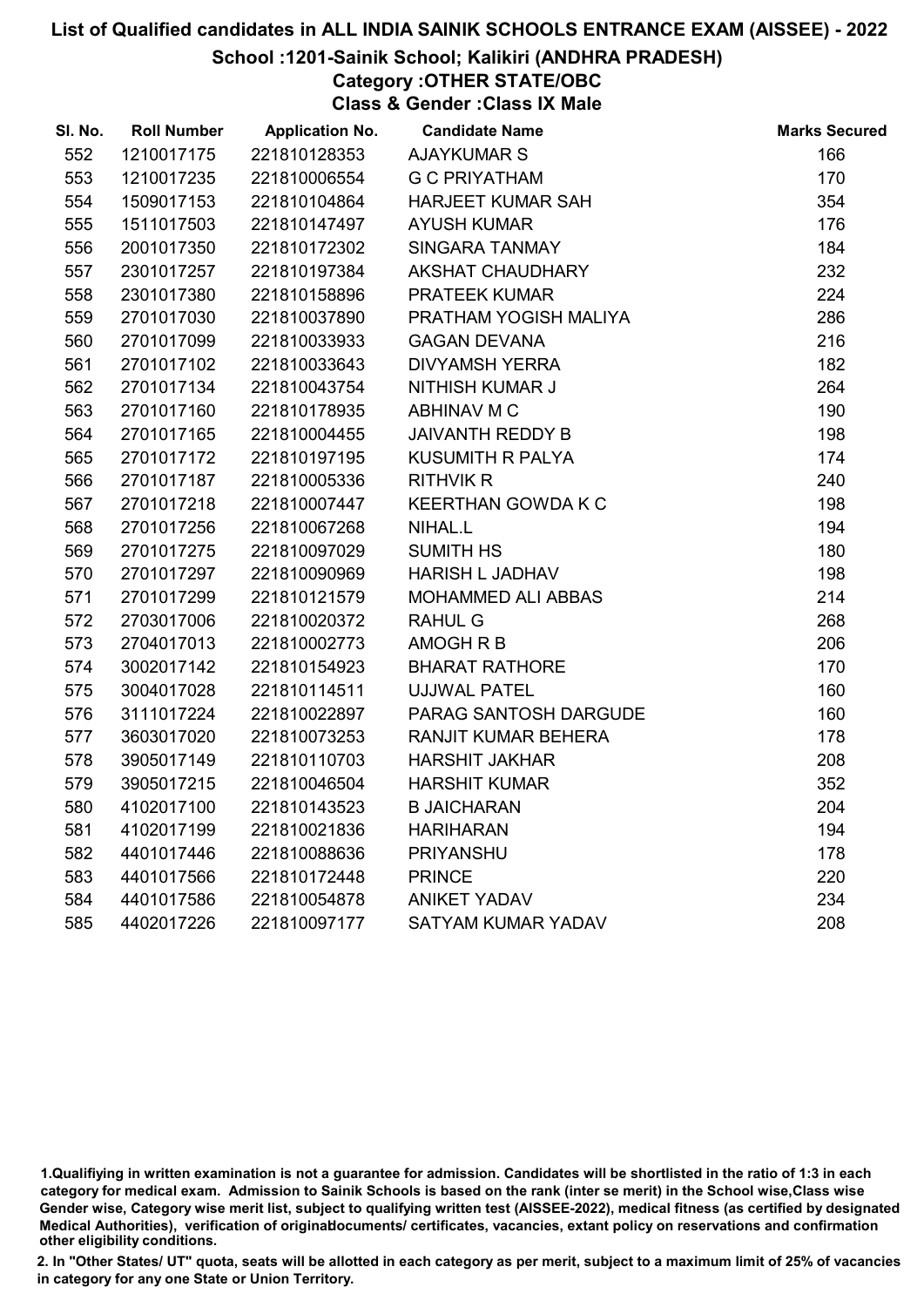#### School :1201-Sainik School; Kalikiri (ANDHRA PRADESH)

Category :OTHER STATE/DEF Class & Gender :Class IX Male

| SI. No. | <b>Roll Number</b> | <b>Application No.</b> | <b>Candidate Name</b>      |    | <b>Marks Secured</b> |
|---------|--------------------|------------------------|----------------------------|----|----------------------|
| 586     | 1403017051         | 221810040814           | <b>SURAJ SINGH</b>         |    | 214                  |
| 587     | 1510017013         | 221810181431           | <b>BADAL KUMAR SINGH</b>   |    | 190                  |
| 588     | 1511017022         | 221810084050           | PRIYANSHU KUMAR            |    | 192                  |
| 589     | 1511017280         | 221810125144           | <b>NITIN KUMAR</b>         |    | 210                  |
| 590     | 1511017459         | 221810058717           | <b>BITU KUMAR</b>          |    | 182                  |
| 591     | 1511017551         | 221810049658           | <b>SUNNY UPADHYAY</b>      |    | 262                  |
| 592     | 1511027036         | 221810090089           | <b>RISABH KUMAR SINGH</b>  |    | 184                  |
| 593     | 2001027252         | 221810030707           | <b>SHIVAM SOROUT</b>       |    | 188                  |
| 594     | 2302017415         | 221810148958           | <b>SUNNY KUMAR</b>         |    | 254                  |
| 595     | 2303017209         | 221810164691           | <b>PRIYANSHU</b>           |    | 300                  |
| 596     | 2303027115         | 221810068429           | PRALEEN YADAV              |    | 186                  |
| 597     | 2501017277         | 221810018995           | <b>KARANDEEP SINGH</b>     |    | 164                  |
| 598     | 2701017045         | 221810018031           | <b>EWAN JUSTEPHER</b>      |    | 266                  |
| 599     | 2701017051         | 221810058351           | AVICHETTY JASWANTH         |    | 234                  |
| 600     | 2701017211         | 221810018127           | <b>ELWIN JUSTEPHER</b>     |    | 212                  |
| 601     | 2701017274         | 221810139719           | K N KARTHIK                |    | 236                  |
| 602     | 2701017277         | 221810145329           | N SAI SIDDHARTH            |    | 166                  |
| 603     | 2702017032         | 221810043464           | <b>SURAJ SINGH</b>         |    | 316                  |
| 604     | 2707017028         | 221810079777           | ANUJ JAGGAL                |    | 168                  |
| 605     | 2709017002         | 221810002360           | <b>HARSHA REDDY</b>        |    | 222                  |
| 606     | 2709017018         | 221810025568           | <b>SUPRITH HU</b>          |    | 174                  |
| 607     | 2711017026         | 221810021735           | ZIAN KHAN M H              |    | 176                  |
| 608     | 3115017288         | 221810188618           | PRANAV SHASHIKANT INGAWALE |    | 190                  |
| 609     | 3601017008         | 221810179763           | UTKARSH MOHARANA           |    | 218                  |
| 610     | 3905017040         | 221810044990           | <b>ARCHIT PATHANIA</b>     |    | 184                  |
| 611     | 3905017075         | 221810027651           | <b>SAMEER YADAV</b>        |    | 268                  |
| 612     | 3905017085         | 221810046291           | <b>GOURAV SAINI</b>        | CG | 326                  |
| 613     | 3905017347         | 221810047576           | <b>ARUSH CHAHAL</b>        |    | 336                  |
| 614     | 3905017390         | 221810059367           | <b>INDRESH DANGI</b>       |    | 306                  |
| 615     | 3905017406         | 221810114797           | <b>RITU RAJ GURJAR</b>     |    | 226                  |
| 616     | 3906017008         | 221810019020           | <b>INDRAJEET SINGH</b>     |    | 238                  |
| 617     | 4201017060         | 221810116840           | <b>PIYUSH KUMAR</b>        |    | 212                  |
| 618     | 4201017394         | 221810115213           | <b>SUMAN KUMAR</b>         |    | 258                  |
| 619     | 4401017459         | 221810075366           | <b>SUBHAM BARIK</b>        |    | 184                  |
| 620     | 4401017481         | 221810091096           | <b>PRASHANT KUMAR</b>      |    | 218                  |
| 621     | 4401017489         | 221810037996           | <b>PRINCE KUMAR</b>        |    | 190                  |
| 622     | 4401017500         | 221810089117           | <b>VASU KUMAR</b>          |    | 280                  |
| 623     | 4402017267         | 221810085588           | SHUBHAM UPADHYAY           |    | 274                  |
| 624     | 4407017193         | 221810033284           | ABHINAV KUMAR JHA          |    | 210                  |

1.Qualifiying in written examination is not a guarantee for admission. Candidates will be shortlisted in the ratio of 1:3 in each category for medical exam. Admission to Sainik Schools is based on the rank (inter se merit) in the School wise,Class wise Gender wise, Category wise merit list, subject to qualifying written test (AISSEE-2022), medical fitness (as certified by designated Medical Authorities), verification of originablocuments/ certificates, vacancies, extant policy on reservations and confirmation other eligibility conditions.